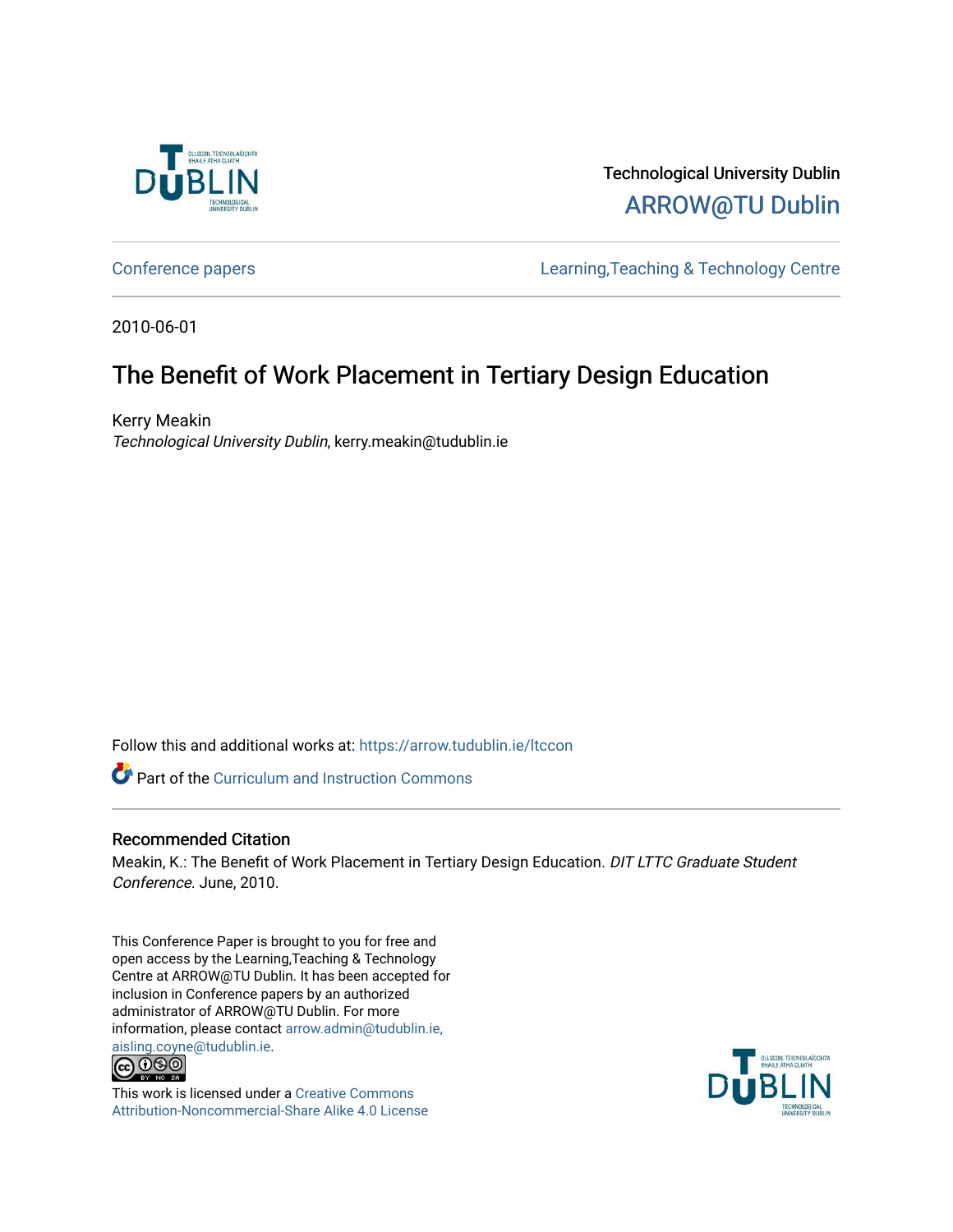## **The Benefit of Work Placement in Tertiary Design Education**

#### **Abstract**

The aim of this article was to document a project in work placement in third level design education. Students studying visual merchandising display and design were surveyed on their work experiences, one cohort was in second year and undertook a two week placement, the other were in their third and final year and were undertaking a two day per week placement for the entire academic year. The aim of this project was to research work placement as part of a tertiary design degree to ascertain the benefit for the student cohorts, and whether or not work placement should be considered for other design orientated subjects in the same faculty. The article discusses the learning theories behind work based learning and researches relevant literature. Students were asked to voluntary complete a survey on the validity of their work placements. The feedback from a student questionnaire conducted at the conclusion and during the work placements indicated that opportunities for student groups to work cooperatively with industry, encourages learners to develop, and encourages students to exceed their creative and theoretical learning of the course. The study concludes that work based skills may be an inherent role for all design disciplines. The author acknowledges that the results are from a small survey and a larger study should be conducted on a much longer basis, interviewing the same group of graduates over a period of, possibly, five years.

#### **Introduction**

Within the curriculum and pedagogic practices of contemporary higher education it is, important to advance approaches that can support the effective integration of practicebased experiences. Both practice and academic settings provide particular kinds of experiences and potential contributions to students' learning and each of these settings affords particular potentials for the learning of occupational practice (Billet, 2007a, 2009). In an effort to create a bond between under graduates and industry, second year B.A. Visual Merchandising students in an Institute of Technology in Ireland, were placed on a two week work placement and the third year students were encouraged to find work experience placements for two days a week during the course of their final academic year. The reasoning behind this was the students would develop their practical and theoretical skills and meet the learning outcomes of the course in a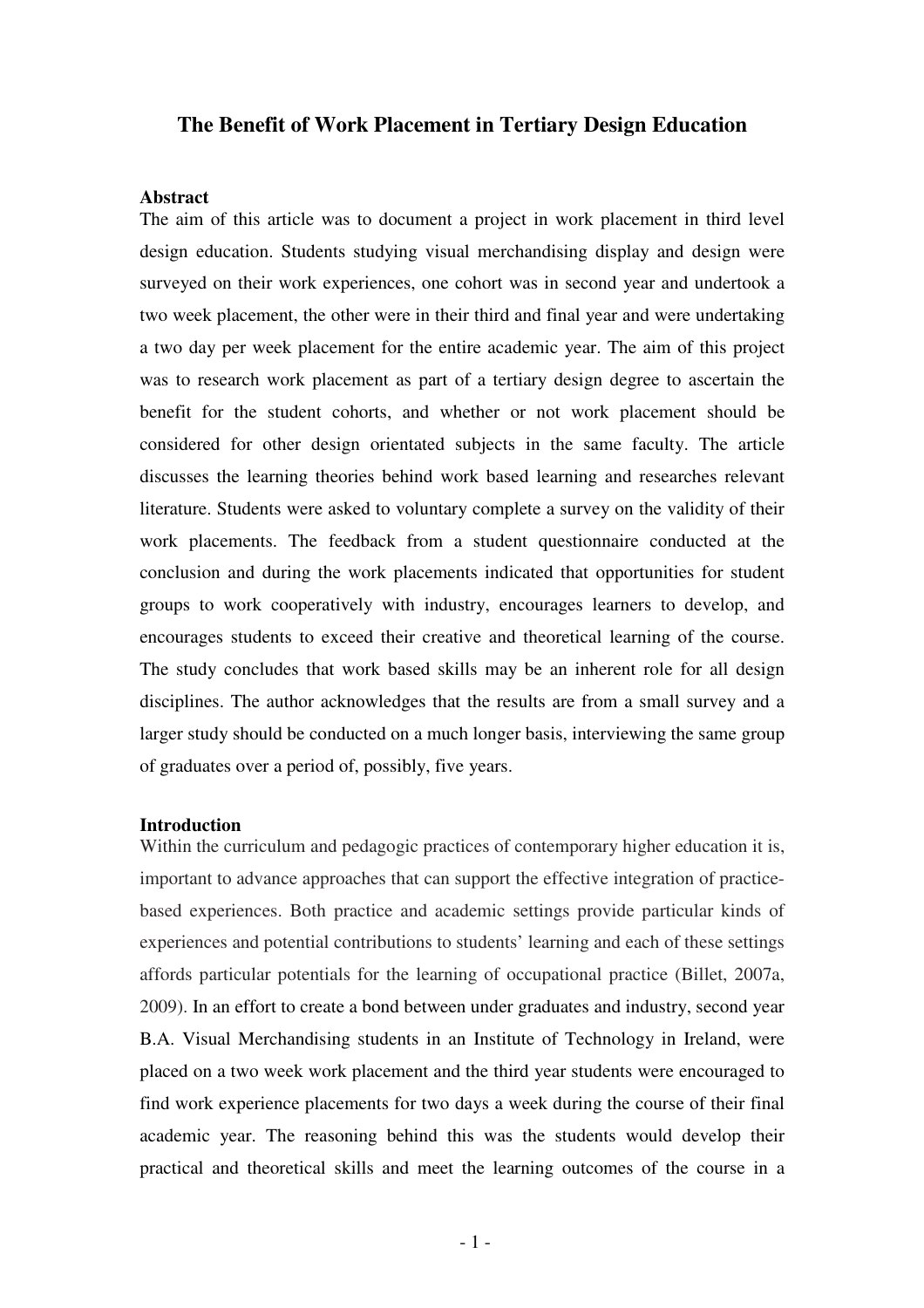commercial arena. During the work placement it was envisaged that they would make valuable connections within industry, learn skills that are not able to be applied in the context of a classroom, and use the theories learnt while in academia in a practical environment. Research was conducted to investigate whether or not work experience should be considered as an aspect of other design courses, and will discuss the learning theories relevant to practical learning.

Tutors and students may consider during the delivery of a programme that students have not related their learning to real practice. If this is the case, the students may have missed an important part of the educative learning possibilities within the working environment that they wish to enter. In a work environment students can engage in real work practices, learn how to communicate with colleagues and deal with work related problems. Learning becomes less theory based and more practical and contextual (Tucker, 2006). Exposure to actual or simulated workplace tasks and problems allows learners to experience ever-widening variation in knowledge application, and to see the limits to their understanding and how that needs to be addressed; both of these are said to be essential to deep learning and for a capacity to deal with novel situations (Bowden, 1997).

On entering the workplace post graduation, graduates are usually lacking in confidence and are unsure of their abilities. They may experience a feeling of anxiety and hope to have entered a sympathetic mentoring workplace. They may worry about how the theories learnt in a third level University or college can be transferred to the reality of the day to day interface of a working environment. This article will look at how this issue can be addressed by offering work placement as part of an undergraduate programme. The lecture hall or studio cannot replicate the atmosphere or complexities of the commercial arena. Higher education institutions are unable to acquire quality resources that can offer a realistic workplace setting, where students can have the opportunity to work with equipment and products that they will need to be familiar with. A work place setting would bridge the gap between student needs and the limited resources of the institutions (Tucker, 2006). The development of robust (i.e. transferable) knowledge is as likely to arise as much through experiences in practice, as it does through 'schooling' (Raizen 1991; Scribner 1984).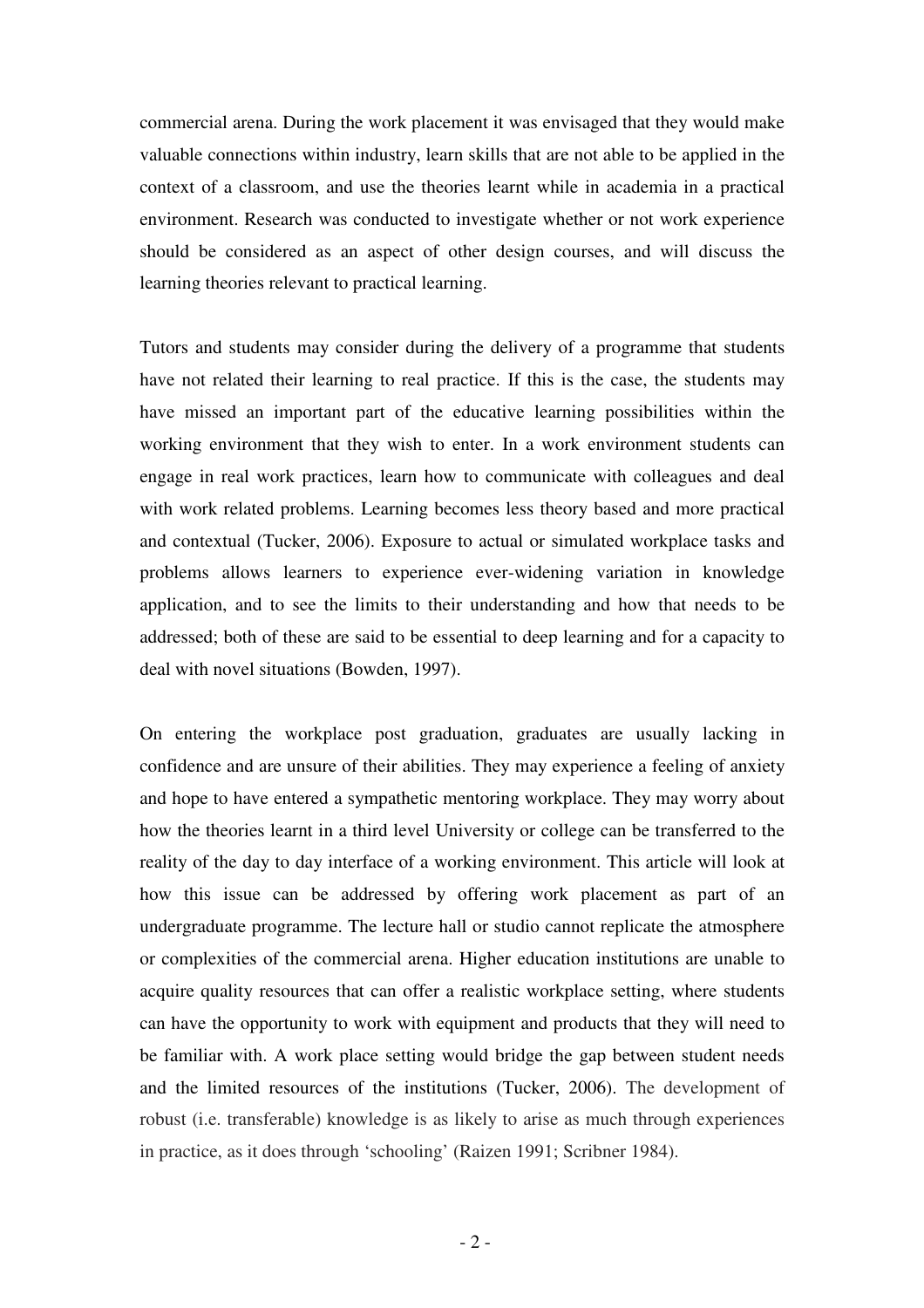#### **Dimensions of Learning**

Ideally, work placements offer students the three dimensions of learning outlined by Illeris (2002) in his general theory of learning which argued that the emotional, the social and the cognitive must be taken into account for learning. Illeris (2007) argued that all learning always includes three dimensions: the content dimension of knowledge, understandings, skills, abilities, attitudes and the like, the incentive dimension of emotion, feelings, motivation and volition, and the social dimension of interaction, communication and cooperation. Illeris commented on the significance of the interplay of these dimensions and argues that "influences received from the environment are socially co-determined" (Illeris, 2004, p. 434), Illeris agreed with Lave and Wenger (1991) that "all learning is situated" (Illeris, 2004, p. 434) (cited by Morse, 2006).

Engeström (1987) stressed that learning is a long-term process of internalization and externalization, appropriation of available cultural resources and design of a novel form of practice. Engeström (2001) saw learning in the workplace as a mechanism for creating shared meanings and curriculum as an ever-evolving solution to local crises. In other words, while school education is essentially about the reproduction of culture, vocational education — whether located in institutions or worksites — has the potential to foster creativity and competence in workplaces and other settings, however such creativity requires a broad knowledge base. According to Engeström (2001 p. 137) 'a full cycle of expansive transformation may be understood as a collaborative journey through the '*zone of proximal development'* [ZPD] of the activity' (as cited by Fitzsimons, 2003).

Boud (1989) has also tried to unravel the concept of experiential learning; he summarises his understanding in three different ways. Primarily, he pointed to three dimensions that are typical of all activities that refer to the concept of experiential learning, namely 'learner control', the learner's 'involvement of self', and some 'correspondence of learning environment to real environment'. He also pointed to four approaches to adult education where experiential learning has functioned as a way of liberating learning activities from traditional ties: 'freedom from distraction' (teaching technology, especially in vocational education), 'freedom as learners' (selfdirected learning), 'freedom to learn' (student-centred education), and 'freedom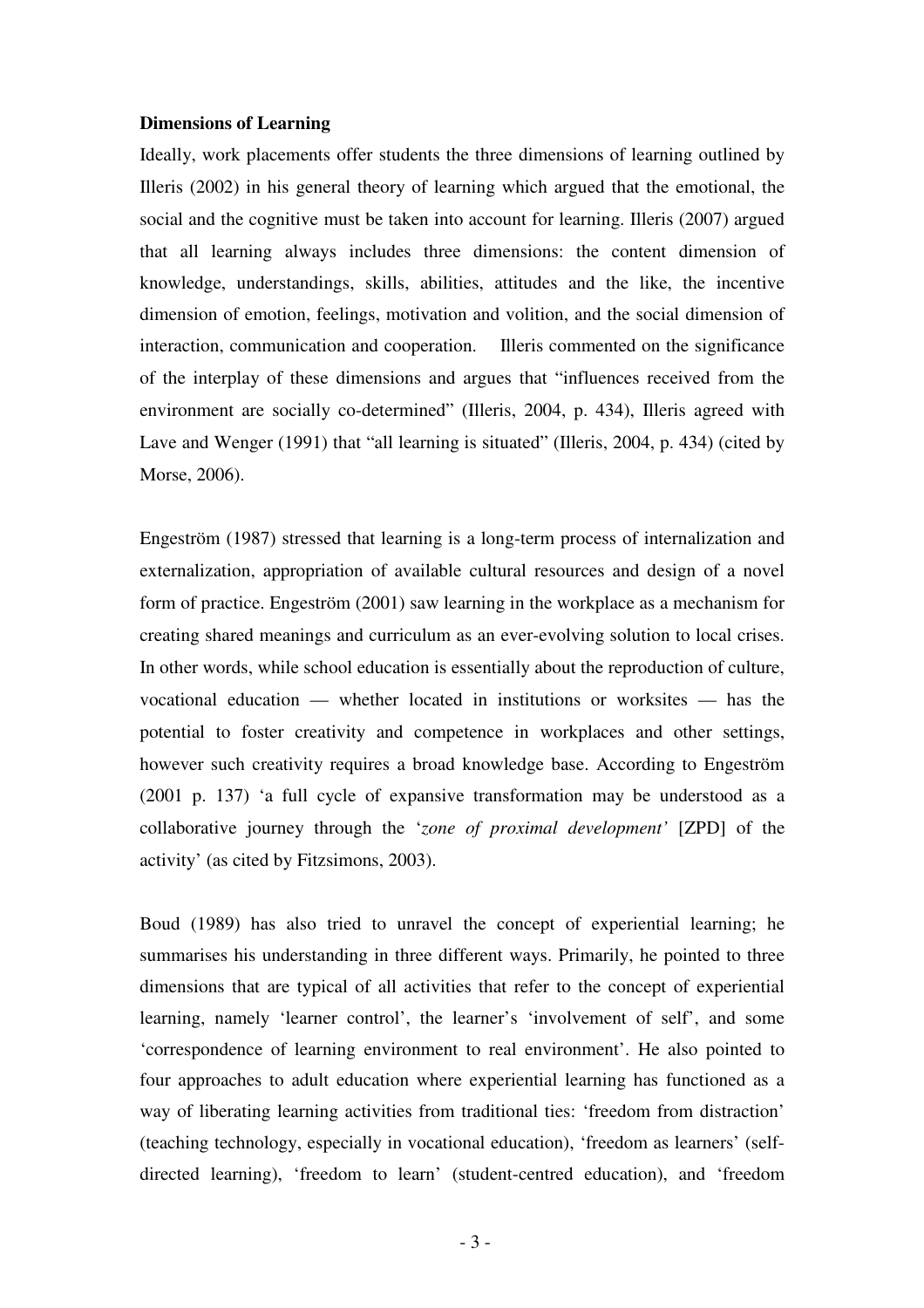through learning' (critical pedagogies and social action). Finally, Boud identified three teaching approaches within experiential learning, namely 'the individual centred approach', 'the group-centred approach', and 'the project-centred approach' (Boud, 1989). There is considerable evidence in literature supporting the general value of 'work integrated learning' in a co-operative 'interdependent' process (Herbert and Rothwell, 2005, p. 16) involving academia and business organisations; and many organisations do attach some strategic importance to this by offering direct work experience to those who may be their future employees. Essentially, employers seek people who are 'work ready' (Herbert and Rothwell, 2005, p. 6; Fanthorne, 2004). The UK Dearing Report (1997) on Higher Education is much quoted in the following literature (Davies, 2000; Ellis and Moon, 1998; Ellis, 2000; Falconer and Pettigrew, 2003; Herbert and Rothwell, 2005; Morgan and Turner, 2000; Neill and Mulholland, 2003). Key issues noted in the report are, skills for graduates (communication, numeracy, capability in information technology, and learning how to learn); the message from employers in respect of 'the value of work experience […] particularly emphasised by small to medium enterprises (SMEs) who need employees to operate effectively in the workplace from the first day' (Dearing, 1997, Summary Para 39 in Ellis and Moon, 1998, p. 185); and the need for graduates to be flexible and responsive (Davies, 2000; Morgan and Turner, 2000). Davies (2000) also quotes Hawkins and Winter (1995) (Report for the Association of Graduate Recruiters), Cooper and Lybrand (1997) (for the Committee of Vice Chancellors and Principals and the Department of Education and Employment) and Harvey *et al.* (1997) – all identified the qualities needed by future graduates as perceived by employers (Davies, 2000) (cited by Morse, 2006).

Workplace learning is a paradigm case of informal education which is undervalued particularly by all levels in the formal education system. Historically, training has been viewed as the antithesis of education. Training as mindless, mechanical, routine activity has been contrasted with education as development of mind via completion of intellectually challenged tasks (Winch 1995, as cited by Holford, Jarvis and Griffin 1998). However, work experience is inherent in many training practices, such as apprenticeship schemes for trade's people, and internships for medicine and law. According to the Irish Medical Council Guidelines the overall aim of the Intern Year is to provide an educationally sound experience that professionalises the new doctor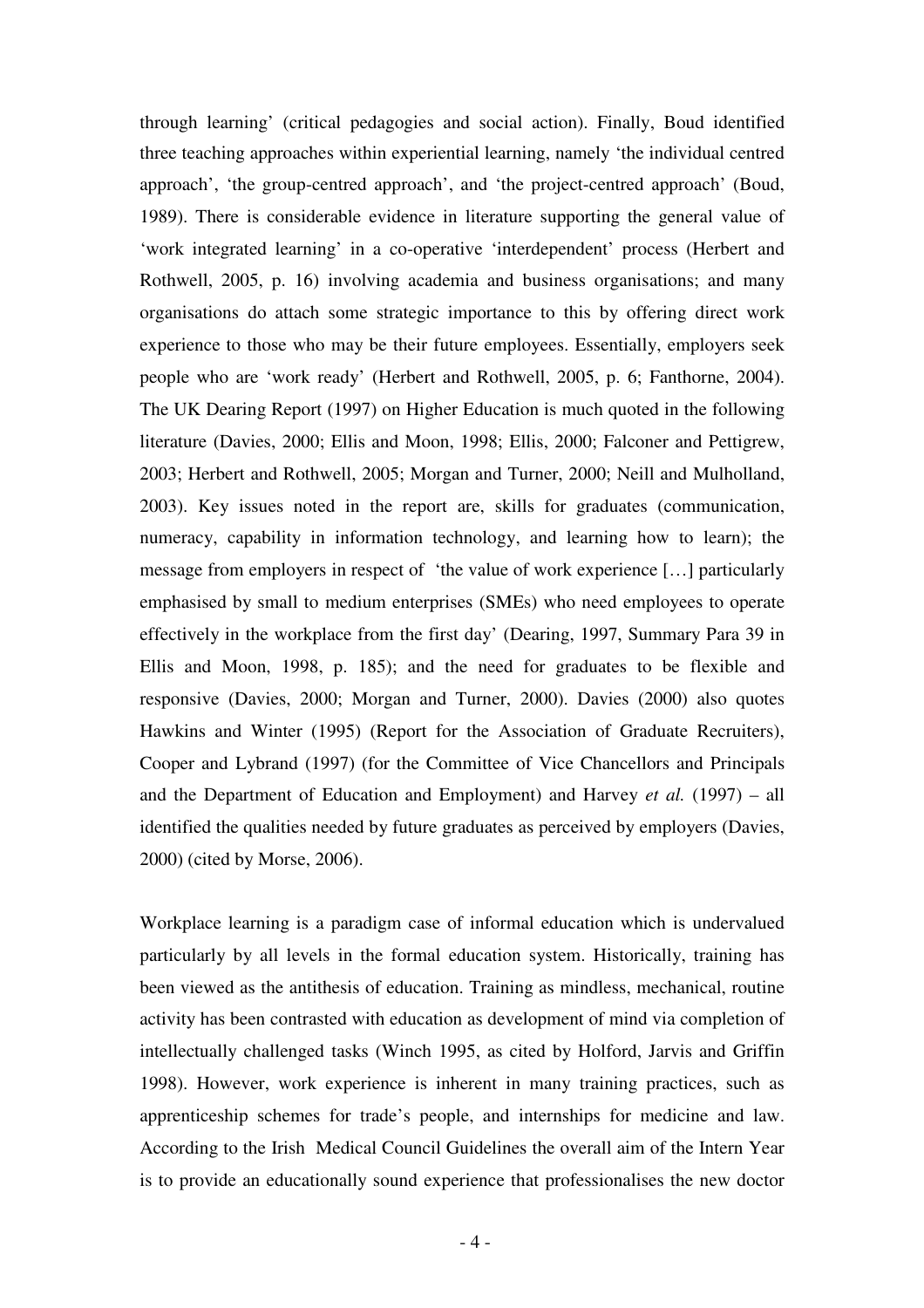with appropriate knowledge, skills and attitudes, at the end of the internship each graduate must receive a Certificate of Experience in order to become eligible for full registration. The physician's art of diagnosis and the lawyer's skill of advocacy are learned on the job at least partly by imitation and, indeed, some research doctoral programmes seem to have similarities with apprenticeships (Moodie, 2008). It can perhaps be argued that the integration of education and training or practical experience into a unified learning experience has always been very much a part of university courses in medicine and related subject areas. At the other end of the spectrum, there is no reason why work-based learning need only be a component of what we might term the "vocational" courses. Hamm (1998) put forward the proposal that students of arts and social sciences would be just as able to bring creativity, initiative and enthusiasm to a work placement and, in terms of broadening out their career horizons, we could speculate that they would be just as keen to do so (Falconer and Pettigrew, 2003).

The supervision of a student and project has the potential to improve the knowledge, skills and values in relation to the member of staff offering the placement and also becomes an addition to their résumé or CV. Skills mentioned above such as planning an induction and devising a learning contract 'refining the learning need into specific objectives' (Anderson et al, 1996, p. 20), working on a time-limited project, undertaking a supervision/mentoring role offering them a new type of responsibility and also gaining "the learning they take from the experience, both in having to explain intuitive reasoning and in listening to a different perspective (from the student)" and 'the satisfaction of knowing you have made a difference to someone else' (Clutterbuck, 2001, p. 44). I believe that this model of instruction would benefit most undergraduates. Students can gain valuable practice in their chosen profession and can become part of a community of practice. Students engaging in meaningful work placements experience the best of deep learning, and transform their information and ideas into knowledge and understanding (Entwistle, 2000).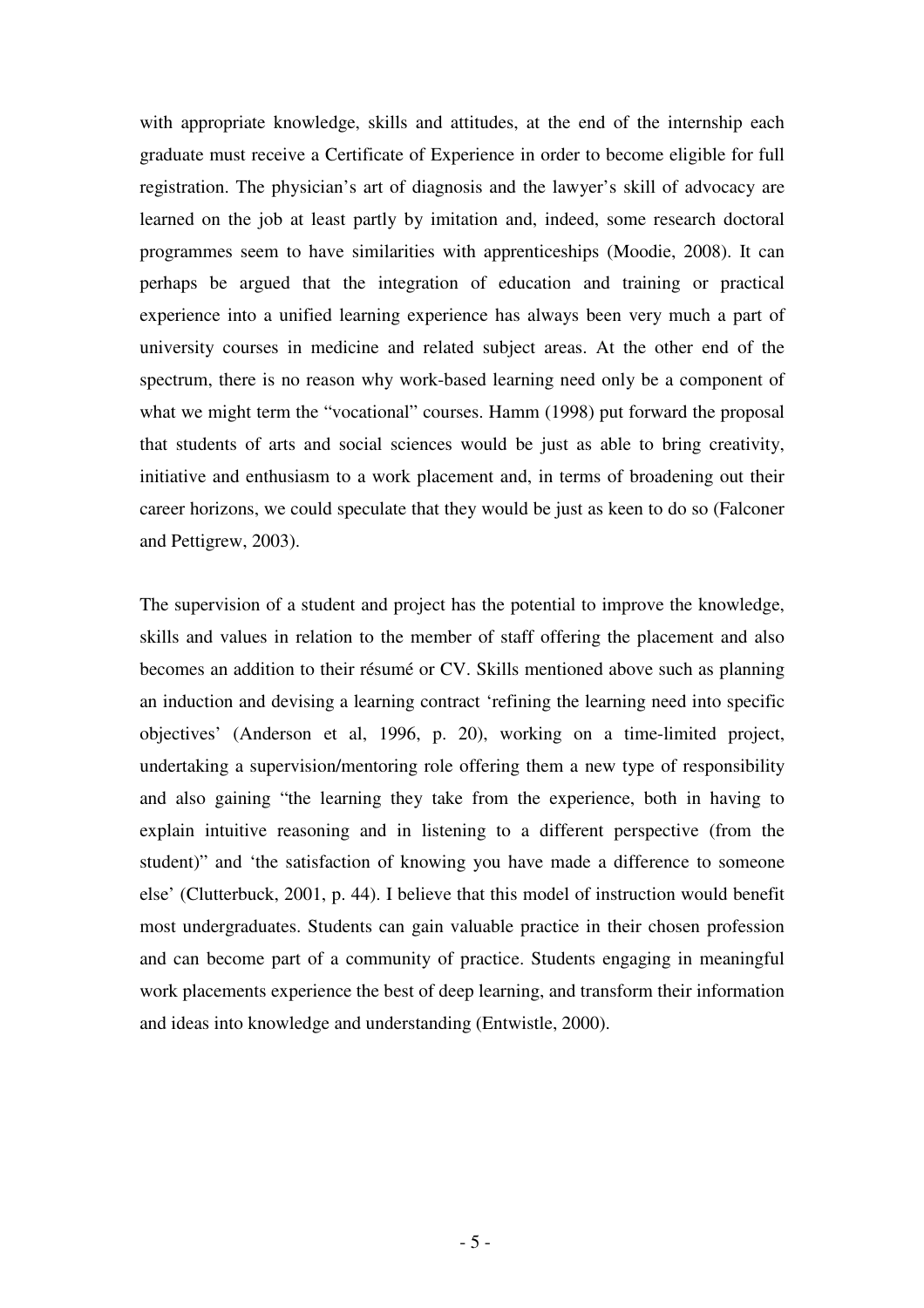#### **Learning Theories that Relate to Work Based Learning**

How students learn in education placements is of great interest to researchers. Piaget's cognitive development theory (Piaget, 1985), Bandura's Social Learning Theory (Bandura, 1977), and Kolb's Experiential Learning Model theories (Kolb, 1984) explore the socio-cultural context of learning and find a complex set of challenges. Kolb (1984) acknowledged the value of learning outside the classroom, where there are new challenges to practice and reflect on their outcomes. The socio-cultural context of learning highlights the roles colleagues and workplace mentors in student learning in cooperative education placements. It is widely accepted by educationalists that work placements provide a unique and valuable learning experience for students, particularly providing students with a range of personal experiences which relate to and integrate with their prior academic experiences, and encourages the student to participate in the adult world of work (Daloz Parks, 2001). Within the work environment are "real world" processes, people and problems with which the student can engage (Ayling, 2006). A learning theory related to Work Based Learning is constructivism, particularly Vygotskys "zone of proximal development" which is the difference between what students can accomplish with help (from a tutor, industry expert or fellow students), and what they can achieve on their own without help. The Zone of Proximal Development applies to "any situation in which, while participating in an activity, individuals are in the process of developing mastery of a practice or understanding a topic. (Wells, 1999, p333).This "scaffolding" allows the student to gain knowledge how to perform a task that they may not have accomplished otherwise. Scaffolding is a powerful metaphor as it suggests supports that are gradually withdrawn when learners have constructed their understanding and can act independently (Jordan, Carlisle, Stack, 2008 p64). Vygotsky defined scaffolding as the "role of teachers and others in supporting the learner's development and providing support structures to get to that next stage or level" (Raymond, 2000, p176).

In Vygotsky's view, the learner does not learn in isolation. At the heart of Vygotsky's theory lies the understanding of human cognition and learning as social and cultural rather than individual phenomena. (Kozulin et al, 2003). Instead learning is strongly influenced by social interactions with more knowledgeable or capable others in a meaningful context. The communication that occurs in this setting helps the learner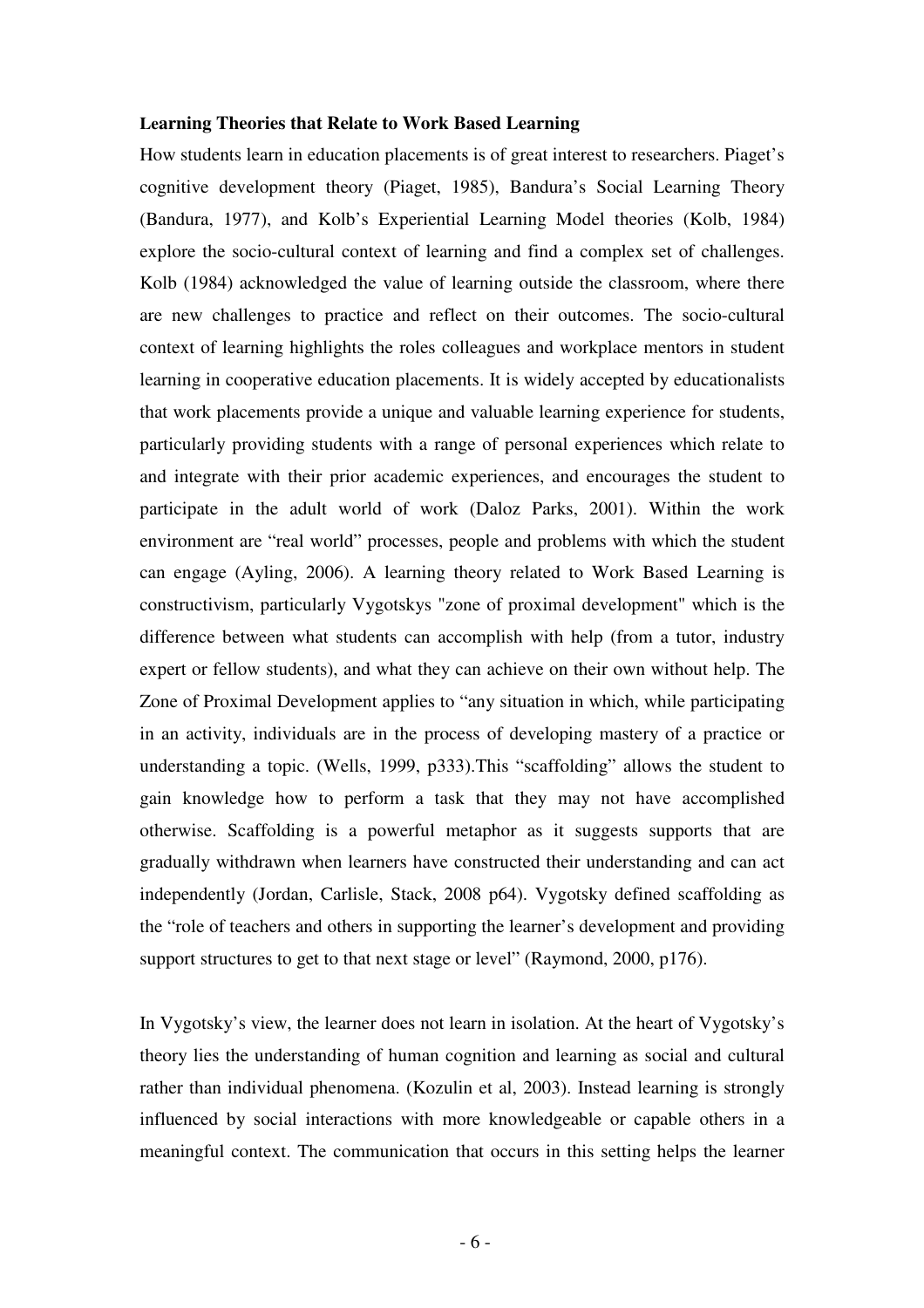construct an understanding of the concept and to rehearse new tasks within the safety of a supportive environment.

Four stages have been identified in learners' progression through the Zone of Proximal Development:

1 Scaffolding is provided by others.

2 Scaffolding is provided by learners themselves – for example, by self-talk.

3 Scaffolding becomes redundant as learners act automatically.

4 Scaffolding is required again if there are changes in the task or context.

(Tharp, Gallimore, 1988).

Bandura's social learning theory outlined three requirements for people to learn and model behaviour: retention (remembering what one observed), reproduction (ability to reproduce the behaviour), and motivation (good reason) to want to adopt the behaviour.

*Learning would be exceedingly laborious, not to mention hazardous, if people had to rely solely on the effects of their own actions to inform them what to do. Fortunately, most human behaviour is learned observationally through modelling: from observing others one forms an idea of how new behaviours are performed, and on later occasions this coded information serves as a guide for action.* (Bandura, 1977, p.22)

Laves Situated Learning Theory argued that learning is embedded within activity, context and culture. Lave believed that knowledge needs to be presented in authentic contexts — settings and situations that would normally involve that knowledge. Social interaction and collaboration are essential components of situated learning learners become involved in a "community of practice" which embodies certain beliefs and behaviours to be acquired. As the beginner or novice moves from the periphery of a community to its centre, he or she becomes more active and engaged within the culture and eventually assumes the role of an expert. Other researchers have further developed Situated Learning theory. Brown, Collins & Duguid (1989, pp.32-34) emphasize the idea of cognitive apprenticeship:

*Cognitive apprenticeship supports learning in a domain by enabling students to acquire, develop and use cognitive tools in authentic domain activity. Learning, both outside and inside school, advances through collaborative social interaction and the social construction of knowledge.*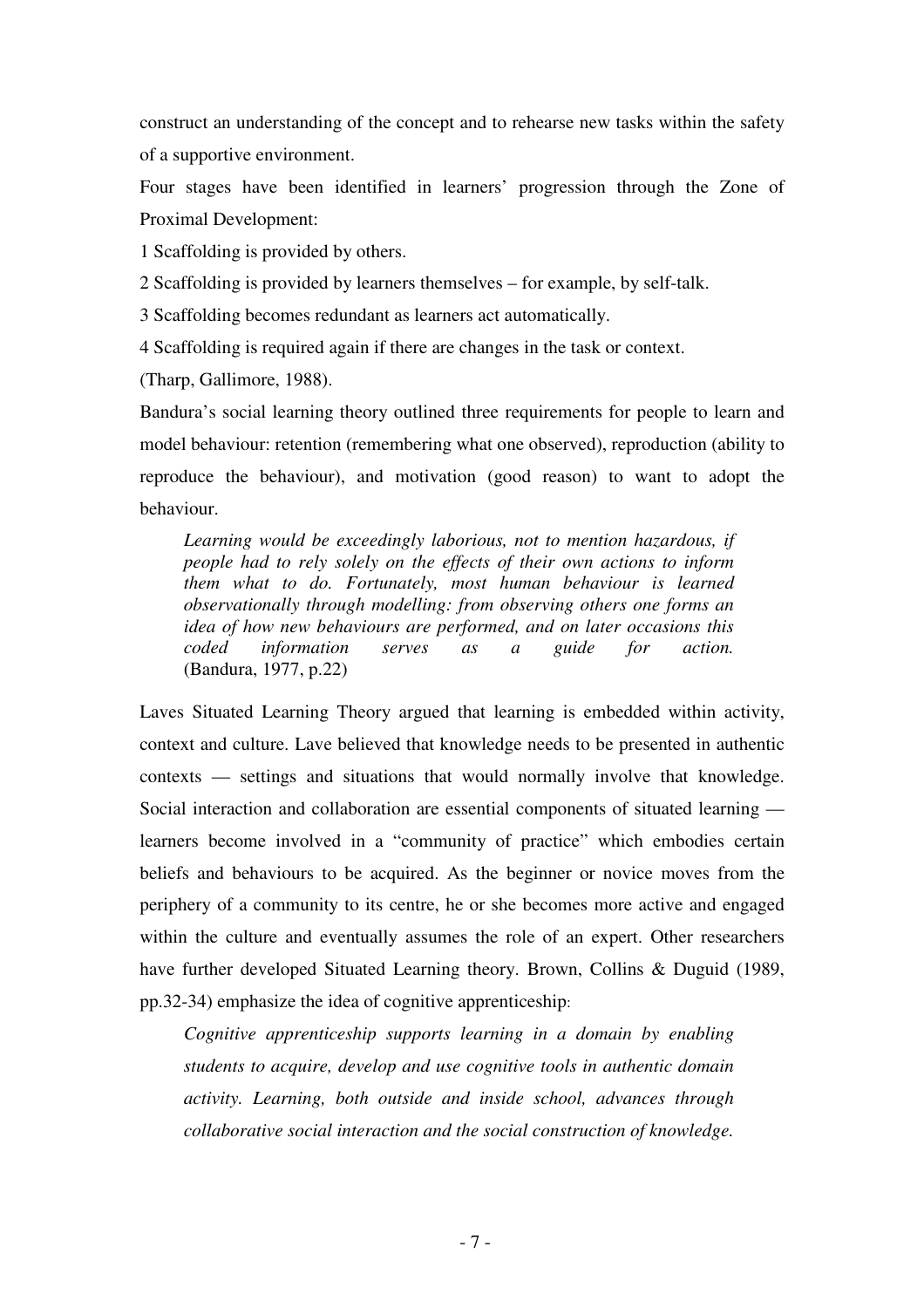However, Lave and Wenger (1991) were overly dismissive of the role 'teaching' plays in the workplace learning process and of learning in off-the-job settings. Other writers have addressed this limitation by focusing on workplace pedagogy and the creation of strategies and environments to support it (Engestrom, 1994; Billett, 1998, 2001; Fuller & Unwin 1998, 2002). These were likely to include approaches which enable employees to participate both on and off the job and in so doing, experience the pedagogic benefits of engaging in communities of practice within and beyond the workplace. (Fuller, Hodkinson, Hodkinson, Unwin, 2005). Situated learning is related to Vygotsky's notion of learning through social development. I believe that valuable learning can take place during work placement by instruction being given by an accomplished industry mentor.

#### **Methodology**

The results for this paper are from a small pilot study, conducted by questionnaire, which was seeking out students' views of the benefits that they considered they did, or did not, gain during work placement. Permission for the survey was sought and gained from the Head of the Department. The methodology used to gather the data was a mixed methods approach. Creswell (2009, p.116) suggested *mixed methods research questions should address both the qualitative and the quantitative components in a study*. Quantitative data was gathered by asking participants to answer six questions; the first four of these elicited either a yes or no response, the remaining two questions each had three responses, i.e. highly rewarding, good, disappointing. Statistics, such as the number of pupils emitting either a positive or negative response were gathered. Qualitative, anecdotal data was gathered by asking for students comments; therefore giving information on relevant contextual issues, possible biases, and values. They were informed that the data would be compiled and the information would be used in the writing of this paper, and anonymity was granted. The survey was distributed to the two cohorts of students who had either completed or were in the process of the two work-based learning modules within the Visual Merchandising degree programme. The second year students undertake a two week work placement in semester one. For third year students the work placement takes place two days a week for the duration of the academic year and was in progress when the survey was conducted in February 2010. The total sample was 27;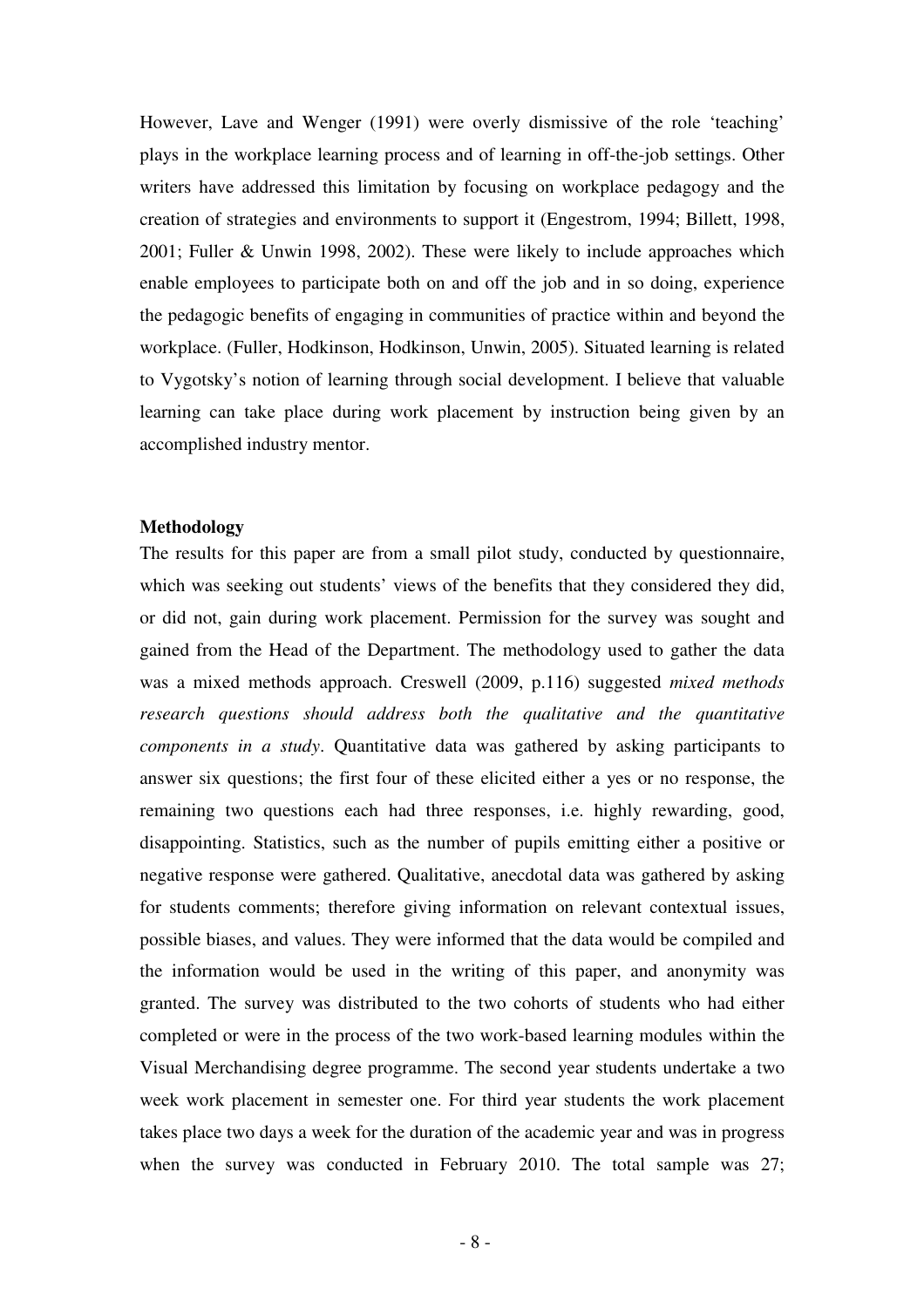consisting of: 11 current second year students and 16 current third year students in their final year.

*Qualitative researchers handle their data in different ways, but all face the need to organise the data collected for a study, and to analyse it a way that offers a credible and meaningful account of the data in relation to the research questions they have identified* (Opie, 2004, p.166).

During the data analysis themes emerged such as the benefits to the students learning, the factor of working outside normal college hours and how the students felt about working collaboratively with their work place colleagues. The findings are presented in a thematic way.

#### **Discussion and Findings**

The first theme that emerged from the survey was the benefit of the work placement to the students learning with one hundred per cent of the students surveyed believing the work experience was beneficial. Comments from the second year cohort included;

*'Absolutely. It is an invaluable first hand personal experience'*,

*'Yes it gave me a much greater insight into the field in which I would like to aim towards working in.'* 

The third year cohorts stated;

*'I've learned faster because I had to use VM skills to complete the tasks I was given'*,

*'Yes, definitely I think that I have learnt so much from being out in the industry than just class based.'*

All the third year students surveyed agreed that the work experience had aided their understanding of the theories of display design/visual merchandising, ten of the eleven second years also responded yes, one second year student responded no. Second years commented;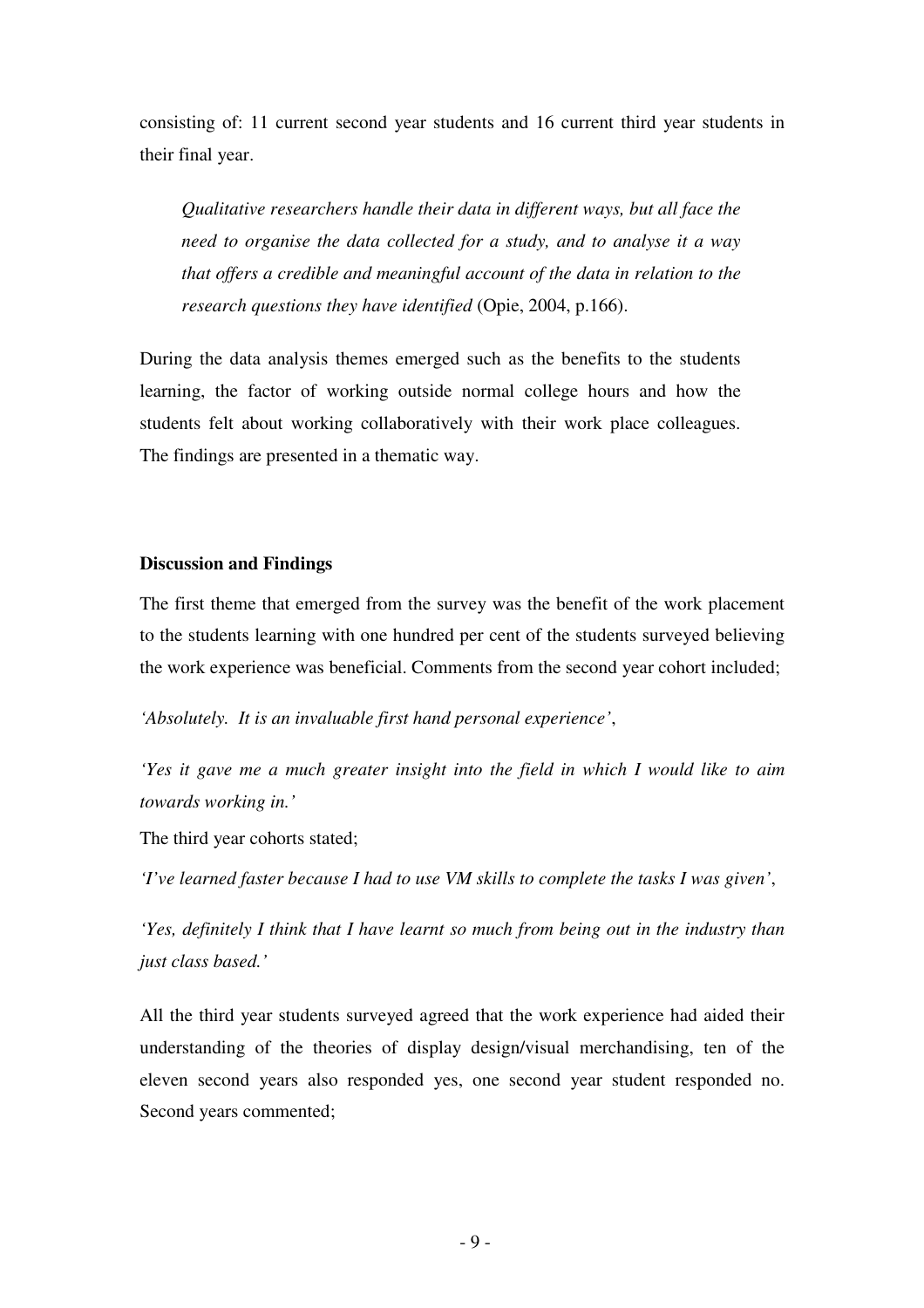*'Yes, when you see the methods being applied throughout stores it helps you understand and appreciate the theories behind d*is*play*',

*'In most ways, yes, again the hands on approach of all the theories and design principles can be laid down in front of you to see and experience.'*

The students who felt the work experience had not aided their understanding of the display theories said during their time at the store the Christmas window installations were already *'in full swing'* and they felt they had little to do. Third years commented on how their understanding of the theories of display design/visual merchandising had benefited from being able to use them in a practical setting, comments included;

*'Yes, as it is easier to understand something when you are doing it rather than just learning about it',*

## *'Yes, it has put what we learned into practice.'*

The findings of the survey agreed with Billet (2007a, 2009) that both practice and academic settings provide particular kinds of experiences and potential contributions to students' learning and each of these settings affords particular potentials for the learning of occupational practice. The majority of the students felt more work-based experiences would have been beneficial to their learning. Ten of the eleven second year students believed more would have been beneficial, one student argued that it was the correct amount of time, comments were;

*'Very much so, I found the work experience to be so beneficial to me, you learn not only the basic skills you're taught, but also freedom to be creative you learn outside the box, you think and create on the spot!!',* 

*'I think the work experience is a brilliant idea I learned exactly how a VM spent their day.'*

One student felt that the two weeks work experience during second year was appropriate;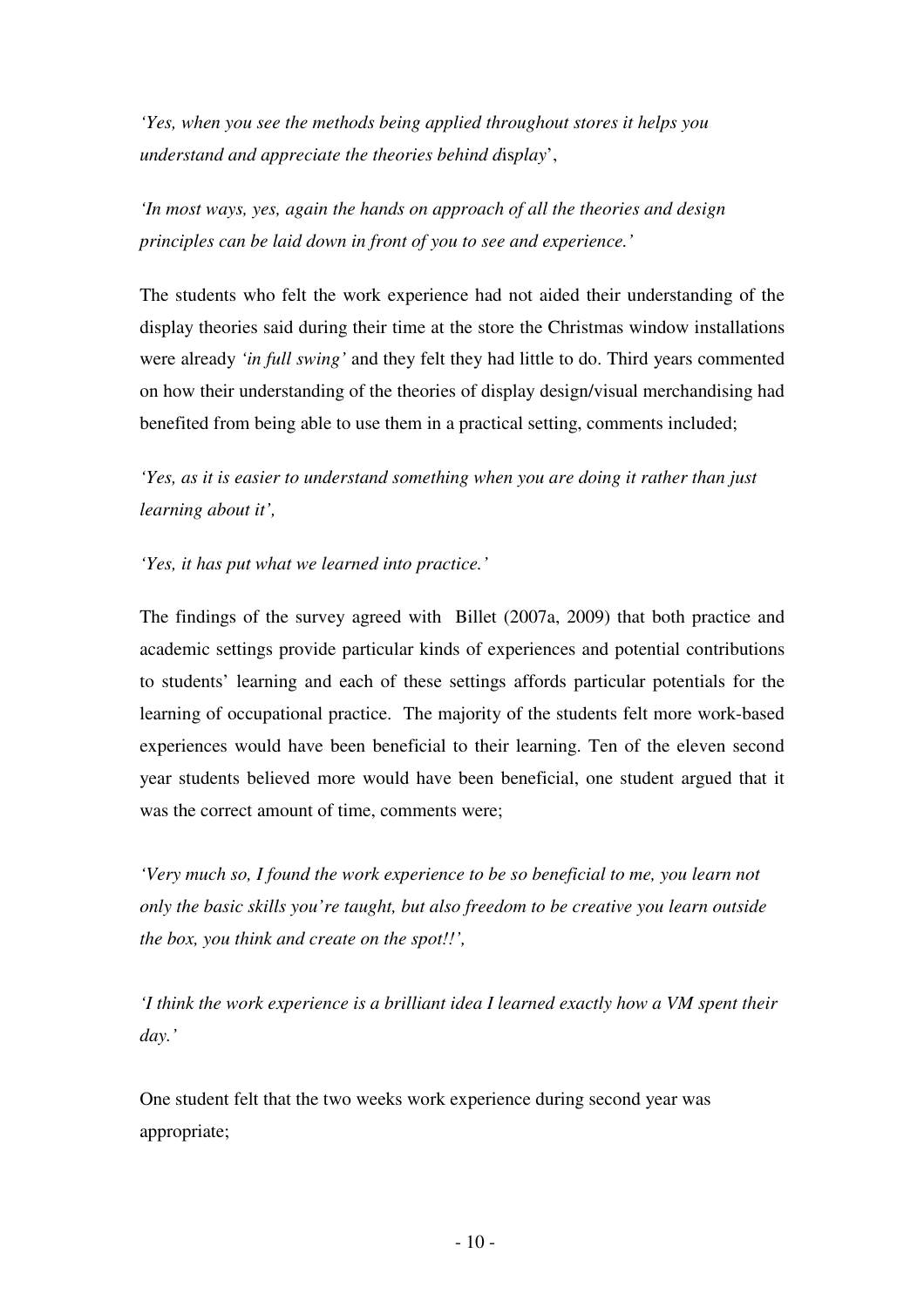*'In second year, no. I think the addition of a third year and the two days of work experience has made up for it and makes second year more intense.'* 

Third year students commentated that more work experiences would be beneficial and commented;

*'As it establishes links with industry and makes what you have learned in class easier to understand.'* 

The student's encounter of work experience and the establishment of the links with industry is emphasised by the Dearing Report (1997) that states *businesses need employees to operate effectively in the workplace from the first day (Dearing, 1997).* Comments included;

*'Other work placement or freelance work would help my understanding of visual merchandising.'*

One student felt that the time spent on work experience was adequate and argued;

*'In second year we have two weeks and in third year it's two days a week. This is enough along with college it's a good balance.'* 

A second theme that emerged was the factor of time, and how the students felt about working outside of their normal college hours. The second years work placement was for a two week period in November and consisted of two different placements with a week in each. Ten of the eleven second year respondents stated they did not mind working outside of their normal college hours, however one student felt it was problematic. Comments among those who did not mind working outside of scheduled college hours were;

*'Definitely not, for doing experience you can't expect to do the normal 9-5 hours because life and work is not like that, especially our profession, it's so varied that's the appeal the varied hours'*,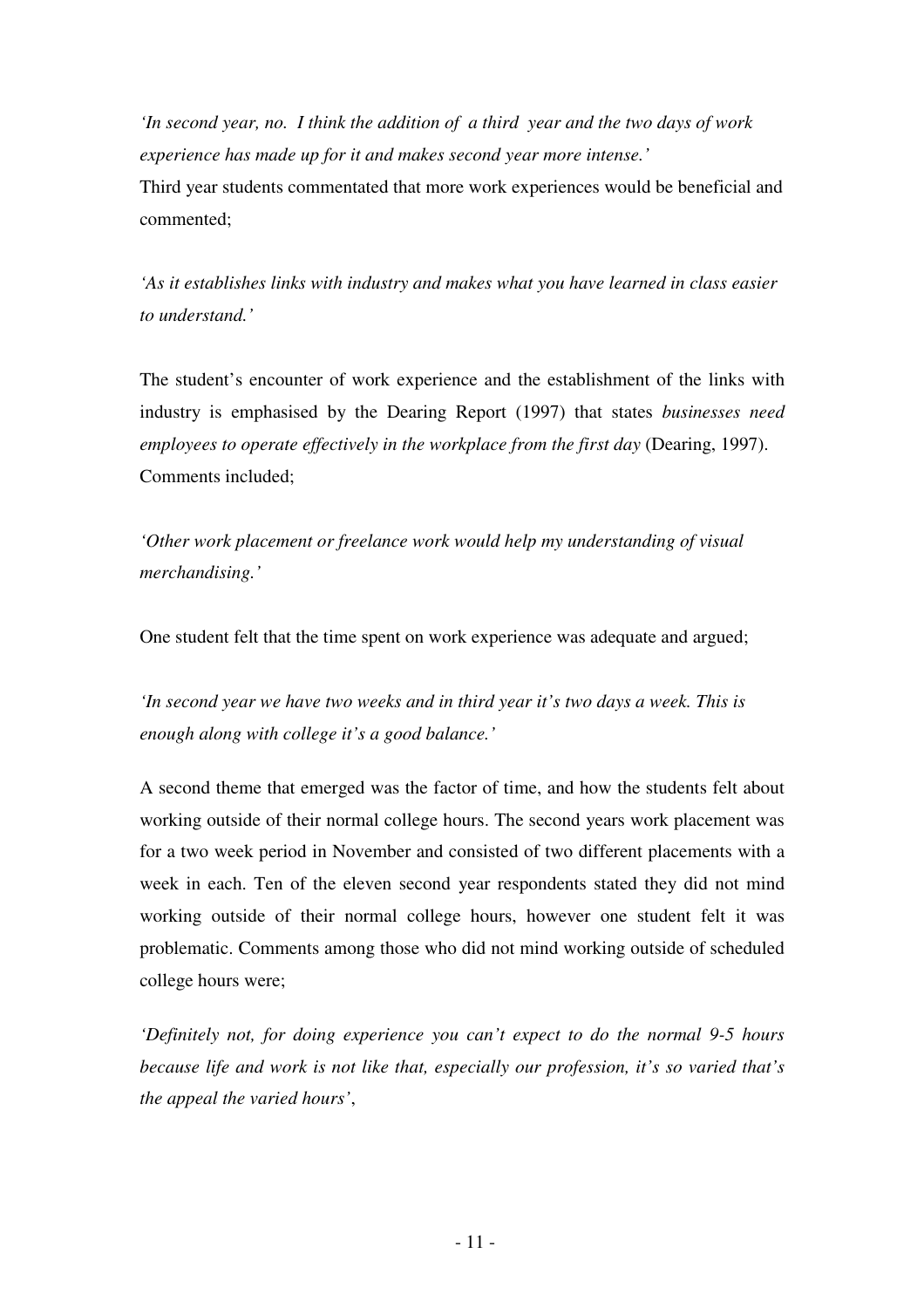'*I think that the hours were reasonable and although I worked later than I would stay in college I didn't have to be in for the very early hours of the morning as the display team did every day.'*

The student who did mind working outside college hours commented;

*'I feel that as a student I would prefer to work within my college hours as being a student I already have an extremely busy schedule.'*

The third year cohort were undertaking work based learning of two days a week throughout the academic year. The majority of the cohort, twelve out the group of sixteen, did not mind working outside of college hours and stated;

*'No, but felt it had an impact on my work ethic for college, due to long hours'*,

*'No, because I consider Monday and Tuesday, (the days we had work experience) college days, so it was no hassle.'*

Three of the student cohort felt that working outside college hours was a problem, statements included;

*'Yes, because having a job, doing college work and being on placement can be very tiring and stressful'*'

*'Not enough time to do projects, as we have our own working jobs.'*

One of the third year students had mixed feelings about working longer hours and commented;

*'I said yes and no as it was very awkward trying to get to work for eight but I did not mind working late sometimes.'*

A third emerging theme was the student's experience of working collaboratively with their peers in industry. Of the eleven second year cohort, seven found working collaboratively enjoyable, three found it satisfactory and one found it difficult;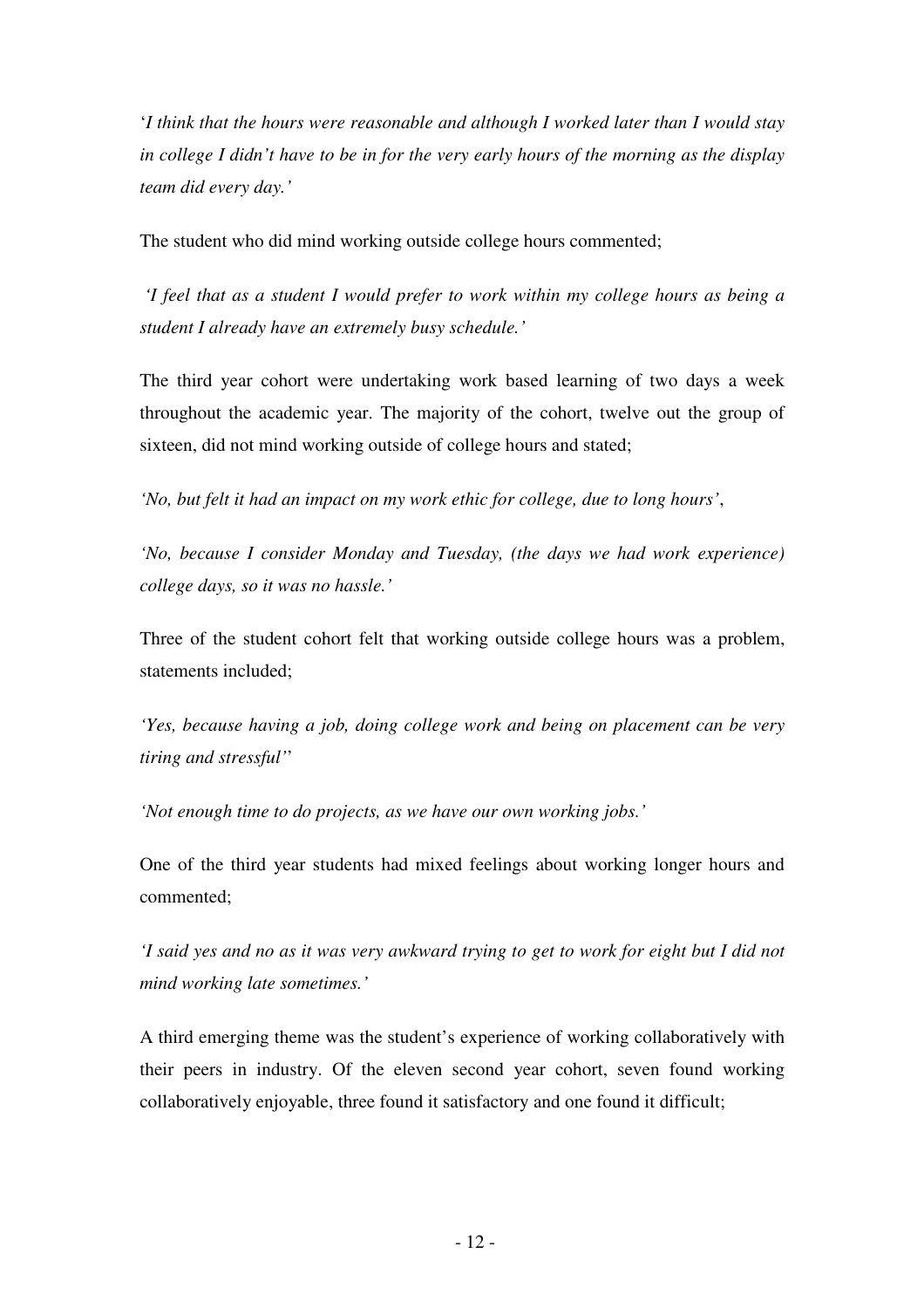*'I think it was a little difficult to contribute to the group at first where in college we usually work alone on our ideas for windows'*,

*'I enjoyed working as a team. To have been given the opportunity to give my views, and take in other ideas and great expertise.'* 

The student who found it difficult stated;

*'I saw how they did their work but I didn't get to do much by myself. My first week we didn't work with the VM at all he never gave us anything to do.'* 

Out of the sixteen third year students, eleven found working collaboratively enjoyable, four found it satisfactory, and one found it difficult. Comments include;

*'Every body works in teams and with others, in college it's mainly working on your own, so it teaches you team skills',*

*'More relaxing as sometimes groups discuss ideas.'* 

A Collaborative working experience is related to Bandura's Social Learning Theory, Kolb's Experiental Learning Model Theories, Vgotsky's Zone of Proximal Development, and Laves Situated Learning Theory. At the heart of these theories lies the understanding of human cognition and learning as social and cultural rather than an individual phenomenon. As previously discussed, learning is strongly influenced by social interactions with more knowledgeable or capable others in a meaningful context. The communication that occurs in this setting helps the learner construct an understanding of the concept and to rehearse new tasks within the safety of a supportive environment. Overall, of the second year students three found their work placement highly rewarding, six found it good, one disappointing, and one student ticked both good and disappointing. Comments from the second years include;

*'I felt so happy and confident, I came out with a little a job offer and confident in my skills and ability. It was also fantastic to see what it's like in a proper job rather than just classe*s',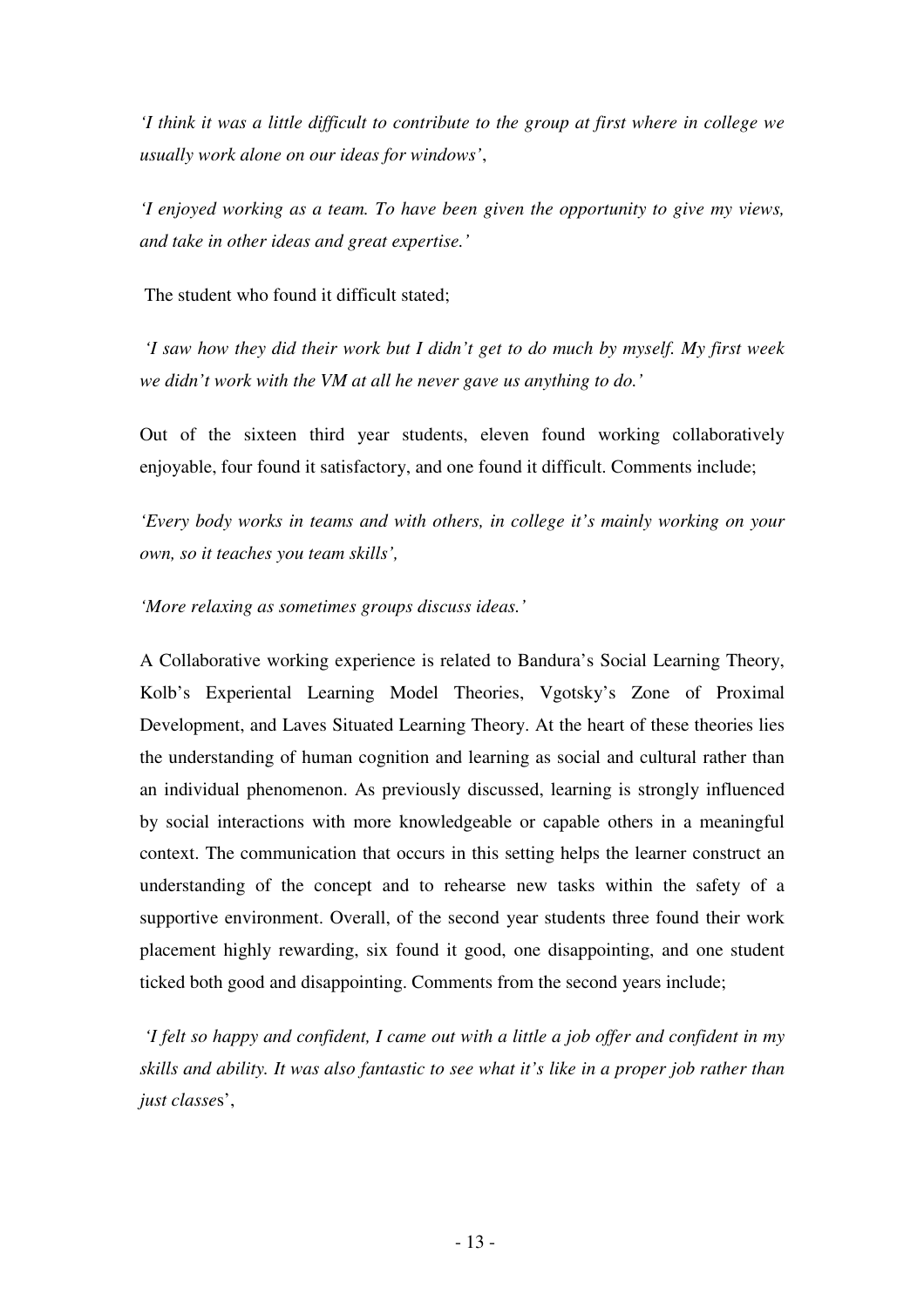*'I think work experience is very beneficial I thought my experience was cut a little short though and did not get to see the window displays to the very end as a week was not enough'*,

*'I ticked yes and no because I had a disappointing result in one of my work experiences but the second one was good'*,

*'Very good, I particularly enjoyed one store more than the other one but I learnt a lot from them both, it gave me more of an insight'*

'*I didn't enjoy my work experience but I'm glad that I got the opportunity to do it anyway.'*

Of the sixteen third year students, eight found their two day a week work based learning highly rewarding, eight found it good, and none found it disappointing. Comments included;

*'It's beneficial and it adds an extra to our CV's when we finish. It shows we have both the college skills and workplace skills',*

*'It's a brilliant chance to get experience in the field you want to work in.'* 

Other students felt;

*'My work experience wasn't as good as I imagined, I would have liked to do more work and be more involved'*

*'It was a bit boring as I done {sic} the same thing day in day out for the most of the time.'*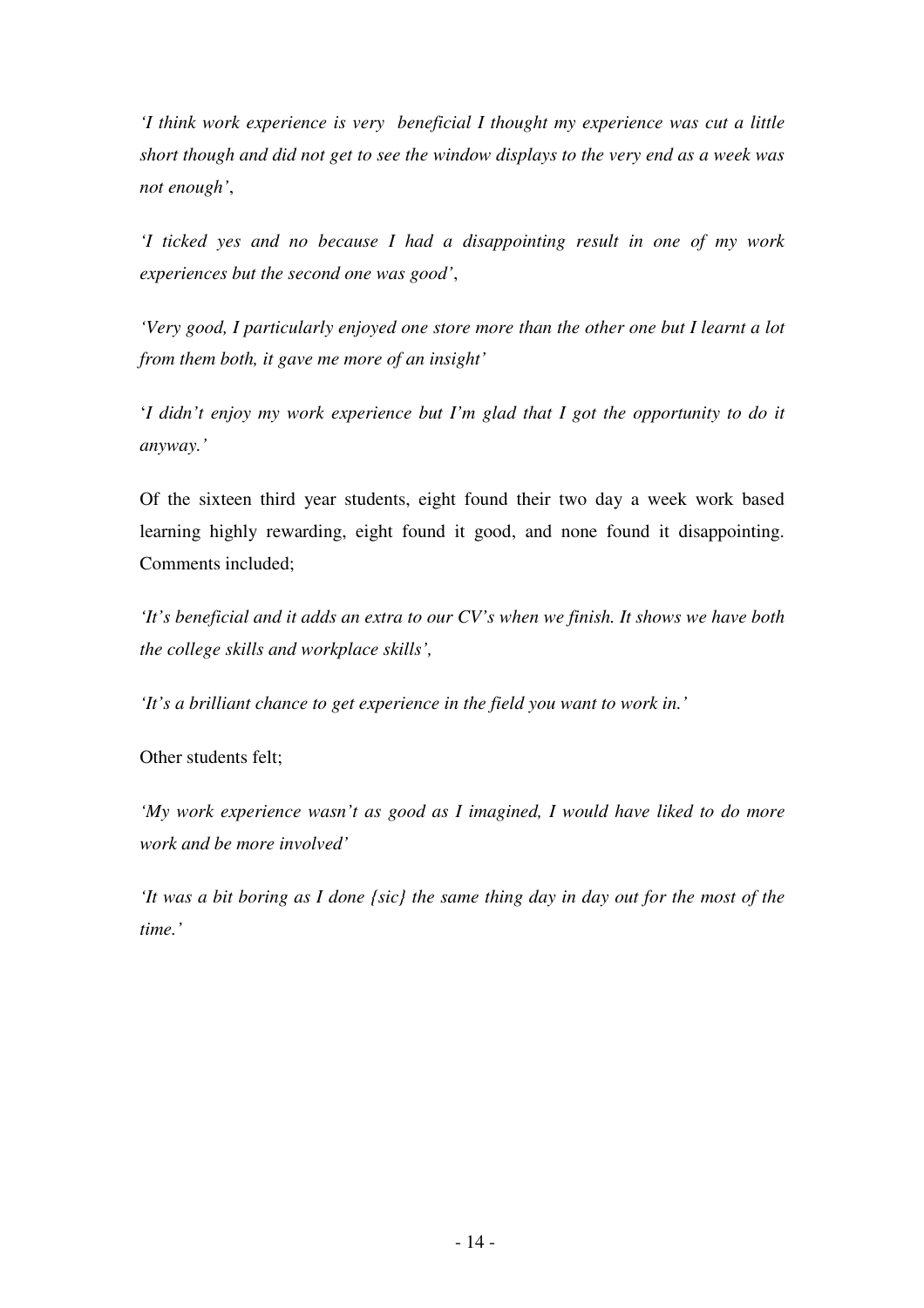#### **Conclusions and recommendations**

Harvey *et al* (1997) have systematically explored the views of a wide range of employers and graduates to identify the nature and extent of the knowledge, abilities and skills that graduates will need in the twenty-first century if they are to be successful at work. Respondents overwhelmingly endorsed work-based placements as a means of helping students develop the attributes necessary for that success. Their conclusions included the view that placements were seen by employers and graduates as the single most significant element of the majority of degree programmes; that students who have experienced a work placement are in the main better prepared for work; that placements can offer real opportunities for students to decide on a future career path; and, that there is considerable support for work placements to provide students with opportunities to develop an awareness of organisational culture and opportunities for skills development. The authors concluded that younger, full-time students, other than those who had had a significant placement experience on their course, left university with little idea of the nature and culture of the workplace and initially found it difficult to adjust to working life. Work placements were often mentioned by the respondents as helping students towards success at work, by improving links and bridging the "skills gap"(Falconer, Pettigrew, 2003).

The students surveyed for the basis of this article concur with the benefits discussed by Harvey, Falconer and Pettigrew among others that work placement was overwhelmingly beneficial to them. Some of the cohort felt that it provided them with invaluable first hand experience, suggesting agreement with Bowden (1997) that exposure to work place tasks is essential for deep learning. Arguably, despite any flaws in the process, being involved in work settings that enable theory and practice to be synthesised, will strengthen graduates' ability to compete in the job market, especially if they are introduced to a suitable employment network. This small pilot study, while acknowledging the limitations placed on the results due to the narrow experience and small sample size, does suggest that work-based learning is both a valuable and useful experience from the visual merchandising student's point of view. Fanthorne (2004, p. 2) describes a point made by Liz Rhodes, Director of the National Council for Work Experience, in an interview in October, 2003, that '*in the future universities are likely to be assessed on the employability of their departing students in terms of the length of time it takes them to find work'.* The visual merchandising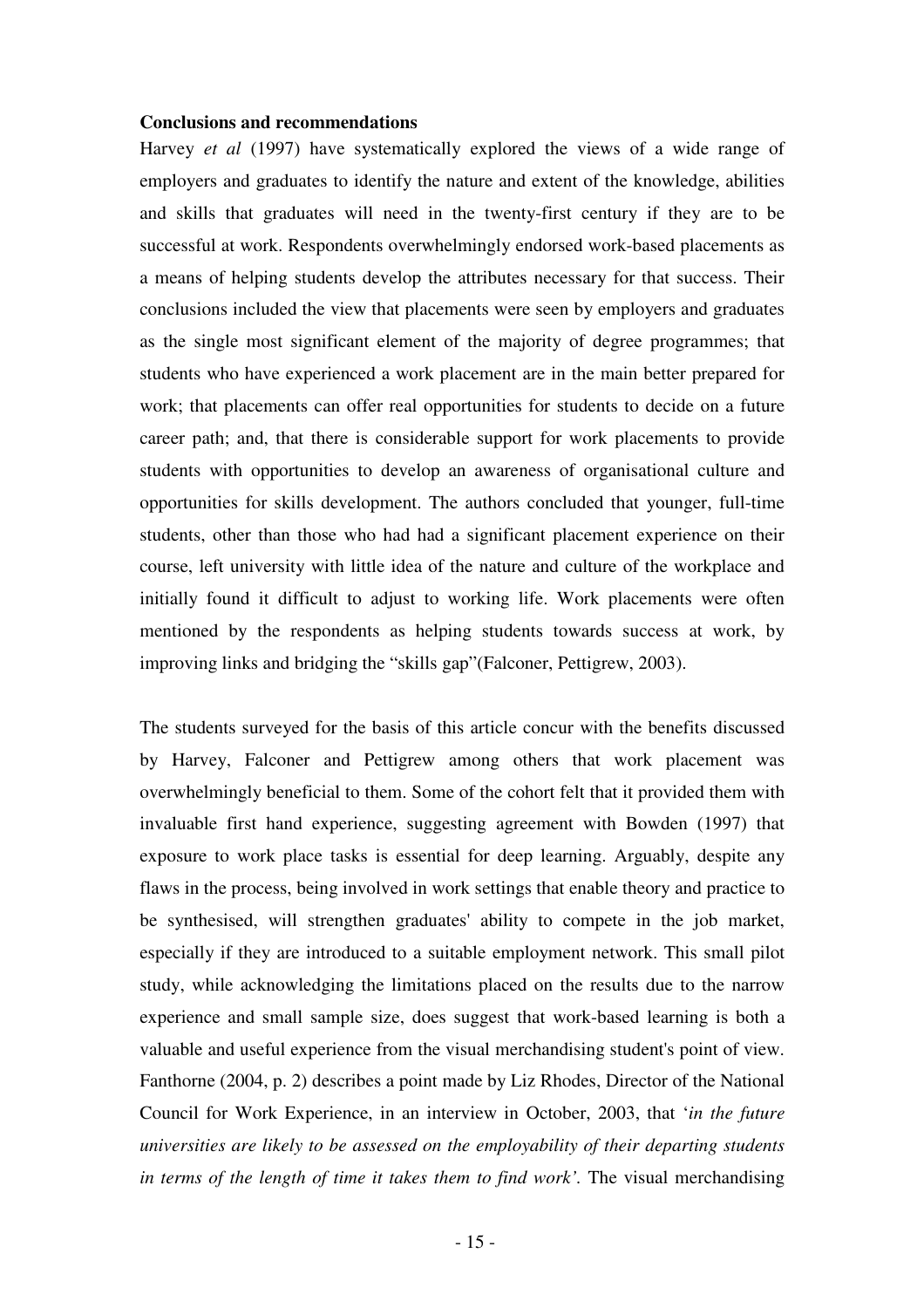students stated that the work-placement could be added *'to our CV's when we finish. It shows we have both the college skills and workplace skills',* this concurs with Billett (2007a) that both kinds of learning make particular contributions to student learning and *Herbert* and Rothwell (2005) findings that employers seek people who are 'work ready'.

Therefore, should work based skills play an inherent role for all design disciplines? In the current economic climate it may be difficult to find employers willing to take students on work-placement, particularly in areas such as interior design. With architects facing up to 50% unemployment this year (Architecturenow, 2010), Interior Design students may well find it impossible to source work-placements. However, other design disciplines such as Visual Communications and Product Design may find work placements easier to come by, during their final year, National University of Ireland, Maynooth, BSc in Product Design students;

*Undertake a 9-month, full-time, paid work-experience placement in a relevant employment, ensuring that learnt material from the programme is consolidated in practical, real-life experience. Industrial Work Experience is also an opportunity to impress future potential employers.*

The findings of the study are such that from a student's point of view work-placement is a rewarding, positive and beneficial experience and should be encouraged in all disciplines of design, if the economic situation allows it.

This study, in order to substantiate the findings, would be required to be developed in a number of ways: a much larger study would eliminate any small sample bias which should include students and graduates who have studied a more traditional curriculum without the benefit of a work placement. It should include students from a wider number of institutions to exclude any institutional bias and also from a wider spectrum of programmes, particularly other design based degree programmes, to eliminate any bias related to the visual merchandising programme. A wider study would add to the findings and it would also eliminate any bias due to the nature of the narrow focused visual merchandising programme. Further improvements could be made by collating more data regarding the cohort sample such as age at commencement of the programme of study and also ascertaining those students who have prior work experience. A larger study should be conducted on a much longer basis, interviewing the same group of graduates over a period of, possibly, five years.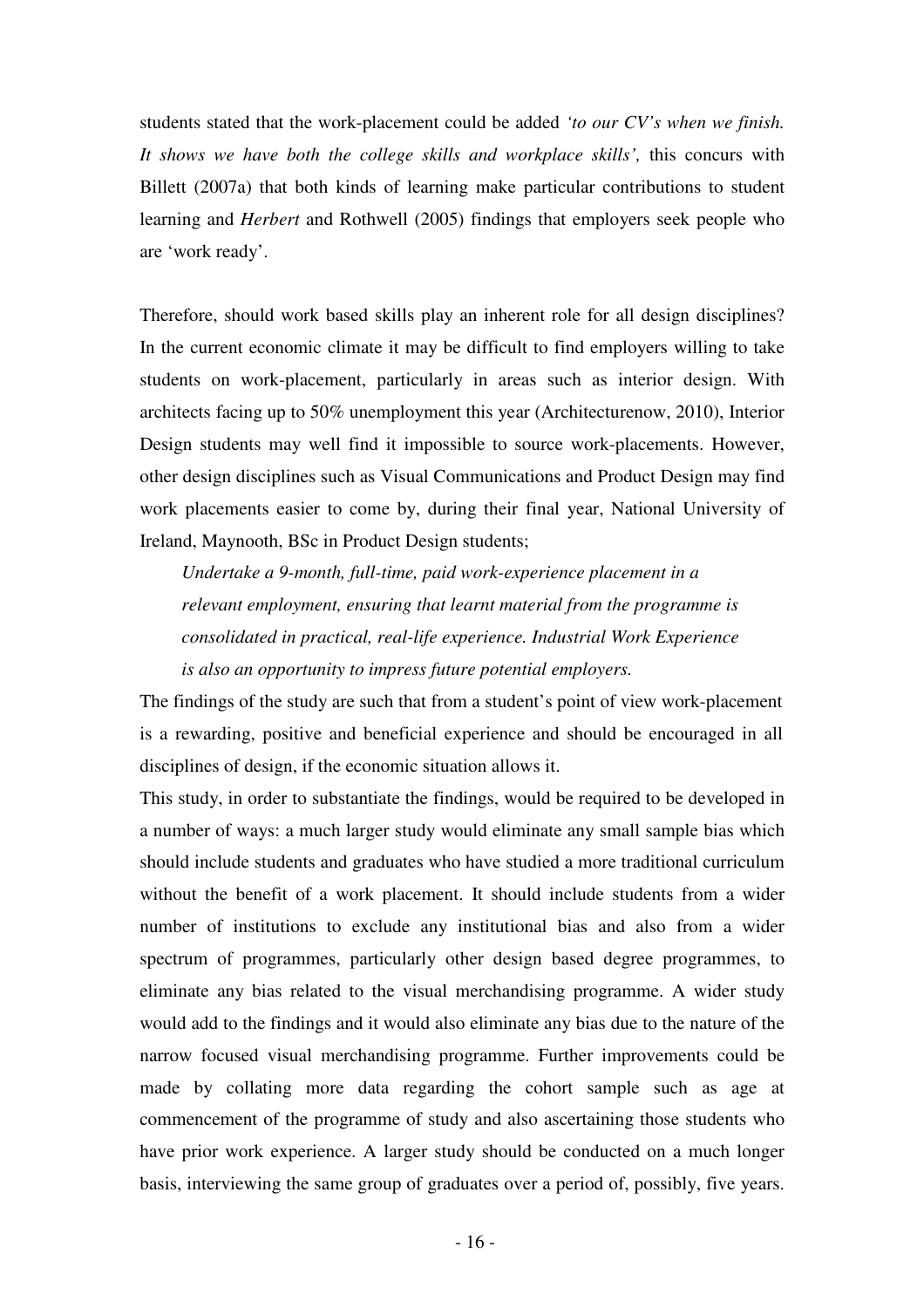This would ascertain if the graduate's perception of work-based learning changes as their experience of the labour market increases.

Finally, it would be helpful to be able to measure the value of work based learning on these students from the employer's perspective. Examining the different inputs provided by the employers would allow a review to establish if the benefits detected by the students are singularly related to work-based learning, or are part of their integration within the workplace (Falconer, Pettigrew, 2003). Overall this would enable an evaluation to be made of the real benefits of programmes including workbased learning as against the more traditional programmes. The results would provide a basis for potential employers to evaluate the suitability and cost of recruiting graduates from the different backgrounds of study. The colleges can then evaluate whether work-based learning truly enhances the student's learning and whether the resources employed in this type of programme are justified. Jackson and Prosser (1989) neatly summarised this practical application of learning: I hear and I forget; I see and I remember; I do and I understand (Falconer, Pettigrew, 2003).

Kerry Meakin, June 2010.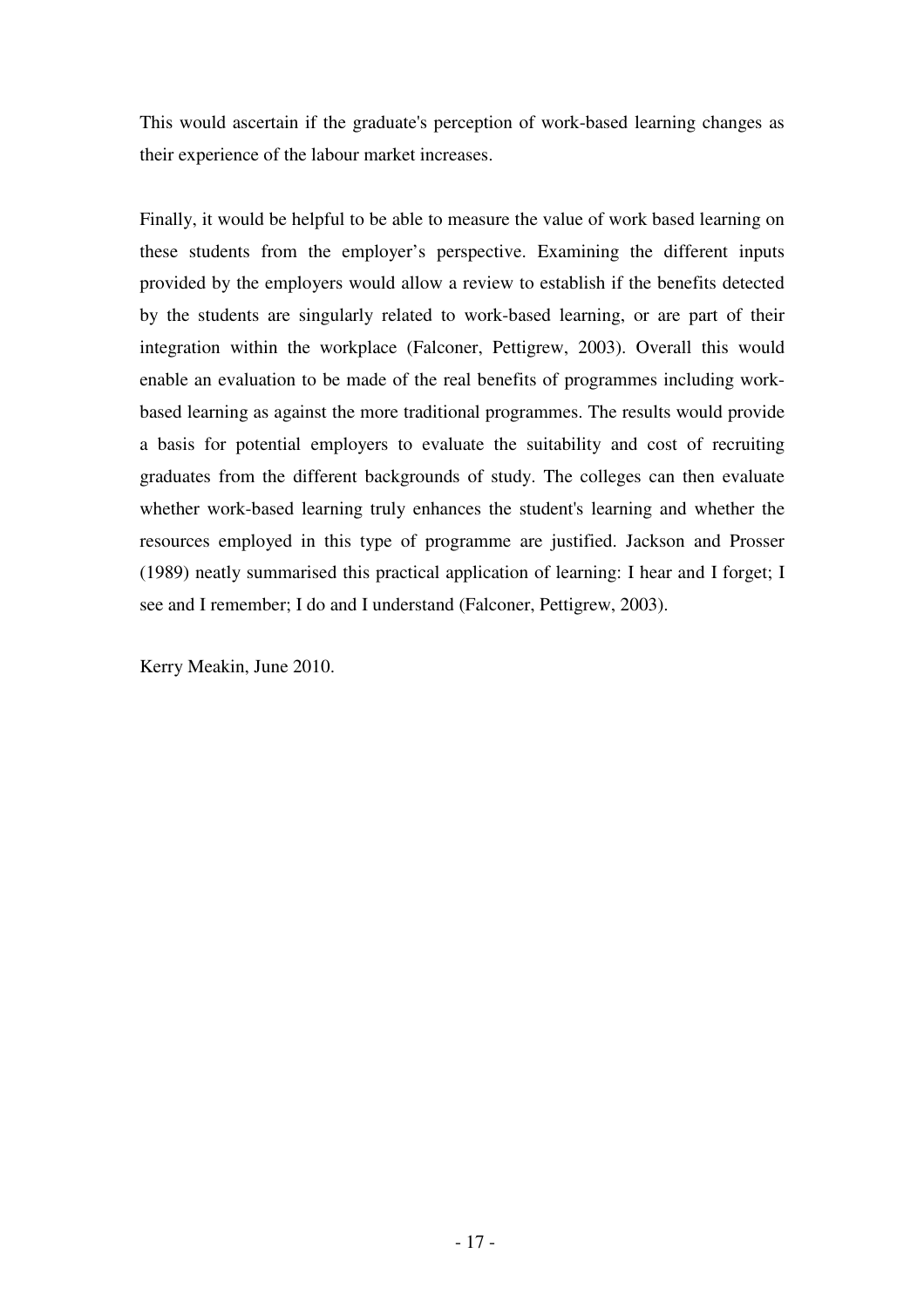### **References**

- Anderson, G., Boud, D., & Sampson, J. (1996), *Learning Contracts: A Practical Guide*, Kogan Page, London.
- Architecturenow (2010) Retrieved  $8<sup>th</sup>$  April 2010 from http://architecturenow.ie/news/?article=786
- Ayling, D. (2006) Fostering Moral Courage: What Do Business Students Learn About Professional Ethics in Cooperative Education Placements? Retreived on 10<sup>th</sup> Jan 2010 from www.nzace.ac.nz/conferences/papers/2006/Ayling.pdf.
- Bandura, A. (1977). *Social Learning Theory*. General Learning Press. Retrieved 10<sup>th</sup> Feb. 2010 from http://www.learning-theories.com/situated-learning-theorylave.html
- Billett, S. (1998) Constructing vocational knowledge: situations and other social sources, *Journal of Education and Work,* 11(3), 255–273.
- Billett, S. (2001) *Learning in the workplace: strategies for effective practice*. NSW, Allen& Unwin).
- Billett, S. (2007a). Integrating contributions of workplace and college experiences in developing vocational knowledge. In *International handbook for technical and vocational education and training,* ed. R. McClean, D.N. Wilson, and C. Chinien. Dordrecht: Springer.
- Billett, S. (2009) 'Realising the educational worth of integrating work experiences in higher education', *Studies in Higher Education*, 34: 7, 827 — 843
- Brown, J.S., Collins, A. & Duguid, S. (1989). Situated cognition and the culture of learning. *Educational Researcher,* 18(1), 32-42.
- Bowden, J. (1997, April). Competency-based education: Neither a panacea nor a pariah. Paper present at TEND97, Abu Dhabi.
- Boud, D. (1989). Some competing traditions in experiential learning. In S. W. Weil & I. McGill (Eds.), *Making sense of experiential learning: Diversity in theory and practice* (pp. 39-49). Buckingham, UK: Open University Press.
- Clutterbuck, D. (2001), *Everyone Needs a Mentor*, 3rd ed., Chartered Institute of Personnel and Development, London.
- Creswell, J.W. (2009) *Research Design: Qualitative and Quantitative Approaches,* Sage Publications: CA.

Daloz Parks, S. (2001). Big questions, worthy dreams. San Francisco, CA: Jossey-Bass.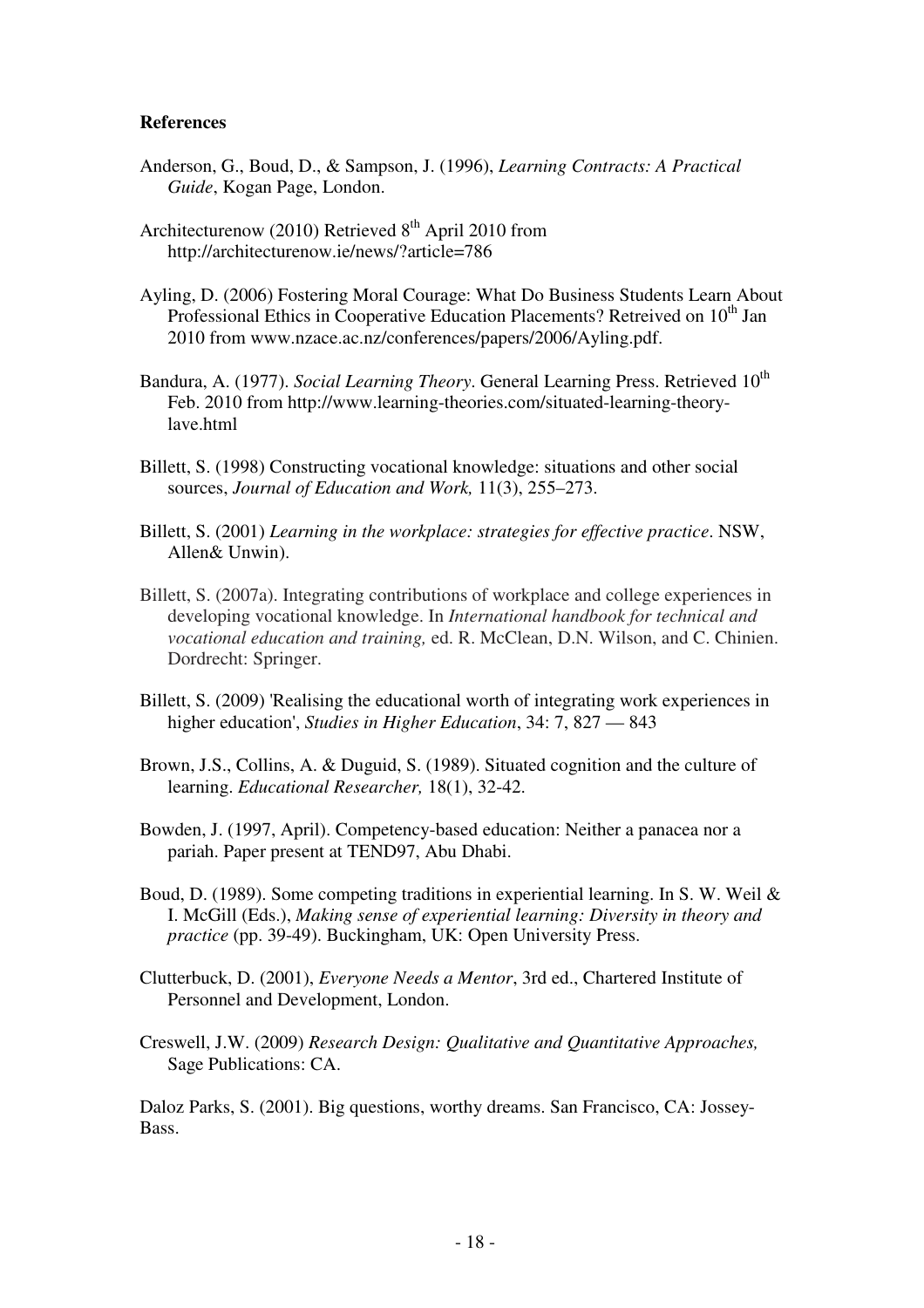- Davies, L. (2000), "Why kick the "L" out of learning? The development of students' employability through part-time working", *Education+Training*, Vol. 42 No.8, pp.436-44
- Dearing, R. (1997), *Report The National Committee of Inquiry into Higher Education*, HMSO, London.
- Dublin Institute of Technology. (2010) Retrieved Mar 10<sup>th</sup> from http://www.dit.ie/faculties/engineering/schoolofmanufacturinganddesignengineeri ng/applied-technology/dt001/
- Ellis, N. (2000) "Developing graduate sales professionals through co-operative education and work placements: a relationship marketing approach", *Journal of European Industrial Training*, Vol.23 No.1.pp34-42.
- Ellis, N., & Moon, S. (1998), "Business and HE links: the search for meaningful relationships in the market place – Part I", *Education+Training*, Vol. 40 No.5, pp.185-93.
- Engeström, Y. (1994) Training for change: new approaches to instruction and learning (Geneva,International Labour Office).
- Engeström, Y (2001) 'Expansive learning at work. Toward an activity-theoretical reconceptualization', *Journal of Education and Work*, vol.14, no.1, pp. 133-156.
- Entwistle, N. (2000). Promoting deep learning through teaching and assessment: conceptual frameworks and educational contexts. Teaching and Learning Research Programme. Paper presented at the Teaching and Learning Research Programme Conference. Leicester.
- Evans, K. & Kersch, N. (2004). Recognition of tacit skills and knowledge: Sustaining learning outcomes in workplace environments. *Journal of Workplace Learning*, 16(1-2), 63–75.
- Falconer, S. & Pettigrew, M., (2003) "Developing added value skills within an academic programme through work based learning", *International Journal of Manpower,* Vol.24 No.1 pp48-59.
- Fanthorne, C. (2004), *Work Placements A Survival Guide for Students*, Palgrave Macmillan, London, Palgrave Study Series,
- FitzSimons, G. E. (2003). Implications from Engeström's concept of expansive learning for enriching learning cultures in VET. Keynote address. In J. Searle, I. Yashin-Shaw, & D. Roebuck (Eds.), *Proceedings of the 11th Annual International Conference on Post-Compulsory Education and Training (Vol. 1) (pp. 201-212).* Brisbane: Australian Academic Press.
- Fuller, A. & Unwin, L. (1998) Reconceptualising apprenticeship: exploring the relationship between work and learning, *Journal of Vocational Education and Training,* 50(2), 153–172.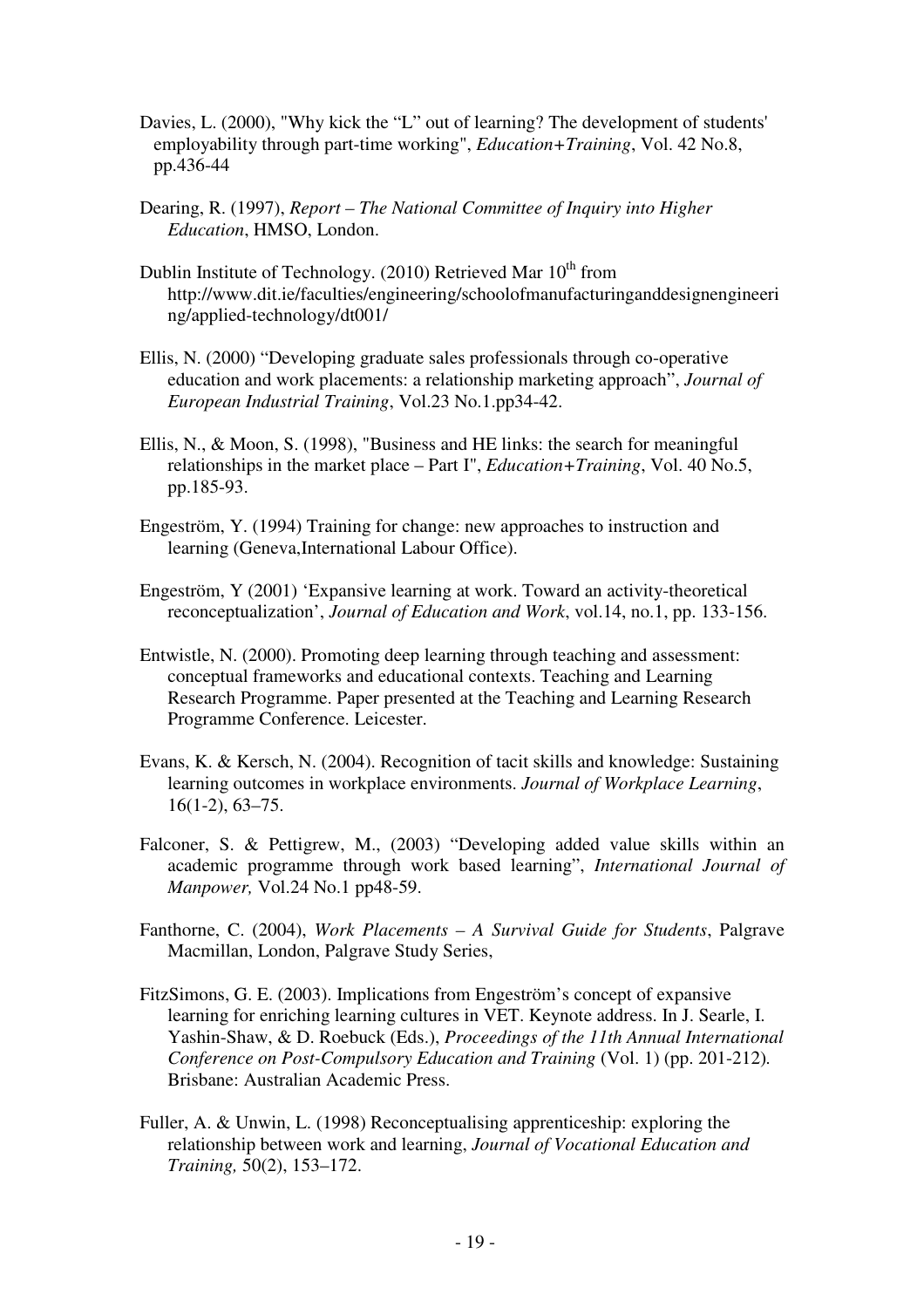- Fuller, A. & Unwin, L. (2002) Developing pedagogies for the contemporary workplace, in: K. Evans, P. Hodkinson & L. Unwin (Eds) Working to learn: transforming learning in the workplace (London, Kogan Page).
- Fuller, A., Hodkinson, H., Phil Hodkinson, P., & Unwin, L., (2005) Learning as peripheral participation in communities of practice: a reassessment of key concepts in workplace learning. *British Educational Research Journal* Vol. 31, No. 1, pp. 49–68 London ,Routledge.
- Gallimore, R. & Tharp, R. (1990). Teaching mind in society In L. Moll (Ed.). *Vygotsky and education: Instructional implications and social applications of sociohistorical psychology*. New York: Cambridge University Press.
- Harvey, L., Moon, S., Geall, V., & Bower, R. (1997), *Graduates' Work: Organisational Change and Students' Attributes*, Centre for Research into Quality, University of Central England, Birmingham.
- Hamm, S. (1998), "Everyone wins with work placements", *Personnel Today*, No. June.
- Herbert, I., & Rothwell, A. (2004), *Managing Your Placement: A Skills Based Approach*, Palgrave, London,
- Holford, J., Jarvis, P., & Griffin, C., (1998) International Perspectives on Lifelong Learning, London, Kogan Page.
- Illeris, K. (2002), *The Three Dimensions of Learning*, 2nd ed., Roskilde University Press, Roskilde/NIACE, Leicester.
- Illeris, K., (2004) A model for learning in working life. *Journal of Workplace Learning* Vol.16 No.8, pp431-41.
- Illeris, K., ( 2007); What Do We Actually Mean by Experiential Learning? *Human Resource Development Review* 6; 84 Denmark, Sage.
- Jackson M., & Prosser M., (1989) "Less lecturing, more learning", *Studies in Higher Education,* Vol.14 No.1 pp55-68.
- Jordan,A., Stack,A., & Carlile, O. (2008) *Approaches to Learning: A Guide for Teachers.* Maidenhead: Open University Press.
- Kolb, D., Rubin, L., & McIntyre, J. (1984). *Organisational psychology: An experiential approach to organizational behaviour*. Englewood Cliff, NJ: Prentice Hall.
- Kozulin, A.,Gindis, B., Ageyev, V.S., & Miller, S.M.,(2003) *Vgotsky's Educational Theory in Cultural Context.* New York. Cambridge University Press.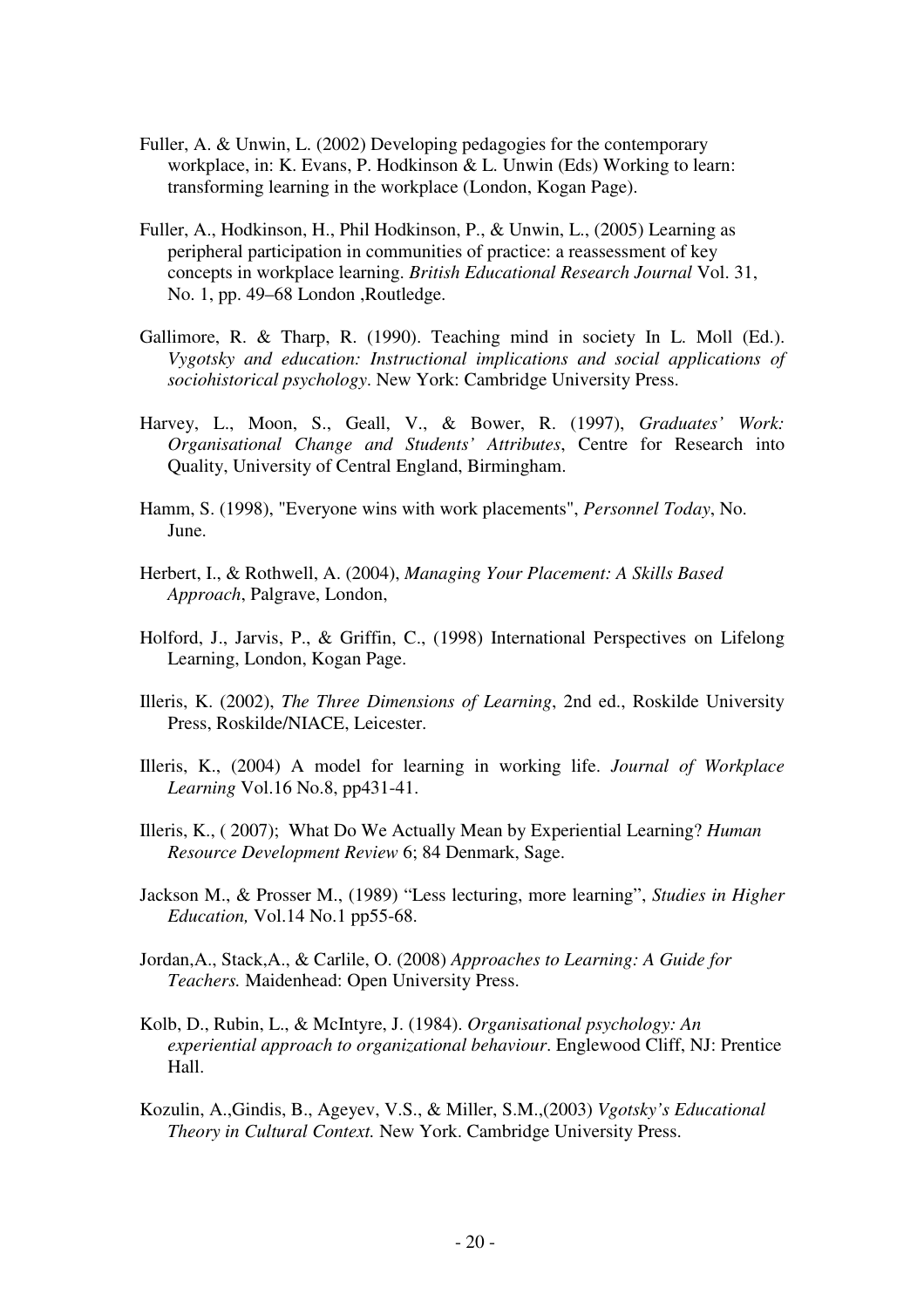- Lave, J., & Wenger, E. (1990*). Situated Learning: Legitimate Periperal Participation.* Cambridge, UK: Cambridge University Press.
- Lave, J., & Wenger, E. (1991), "Situated learning: legitimate peripheral participation", *Journal of Workplace Learning*, Vol. 16 No.8, pp.431-41.
- Lave, J., & Wenger, E. (1991) *Situated learning* (Cambridge, Cambridge University Press).
- National University of Ireland, Maynooth (2009). Retrieved Mar 10<sup>th</sup> from http://www.eeng.nuim.ie/productdesign/productdesignatnuim.html.
- Morgan, A. & Turner, D. (2000), "Adding value to the work placement: working toward a professional qualification in an undergraduate degree programme", *Education+Training*, Vol. 42 No.8, pp.453-60.
- Morse, S. M., (2006) Assessing the value: Work-based learning placements for postgraduate human resource development students? *Journal of European Industrial Training* Vol.30 Issue:9 pp735 - 755
- Moodie, G.F. (2008) *From Vocational to Higher Education*. Open University Press. Maidenhead. Page 31.
- Neill, N.T., & Mulholland, G. (2003), "Student placement structure, skills and esupport", *Education+Training*, Vol. 45 No.2, pp.89-99.
- Opie, C. (2004) *Doing Educational Research.* Sage Publications
- Piaget, J. (1985). *The equilibrium of cognitive structures.* Chicago: University of Chicago Press.
- Purcell, K., & Pilcher, J. (1996), *Great Expectations: What Do Students Really Think about the Benefits of a Degree in Today's Graduate Job Market?*, Institute for Employment Research, University of Warwick, Coventry,
- Race, P. (1995), "Quality for some what about the rest?" *Journal of Further and Higher Education*, Vol. 19 No.1, pp.54–61
- Raizen, S.A. (1991). *Learning and work: The research base. Vocational education and training for youth: Towards coherent policy and practice.* Paris: Organisation for Economic Cooperation and Development.
- Scribner, S. 1984. Studying working intelligence. In *Everyday cognition: Its development in social context,* ed. B. Rogoff and J. Lave, 9–40. Cambridge, MA: Harvard University Press.
- Tharp, R.G. & Gallimore, R. (1988). *Rousing Minds to Life*: *Teaching, learning, and schooling in social context*. New York: Cambridge University Press.